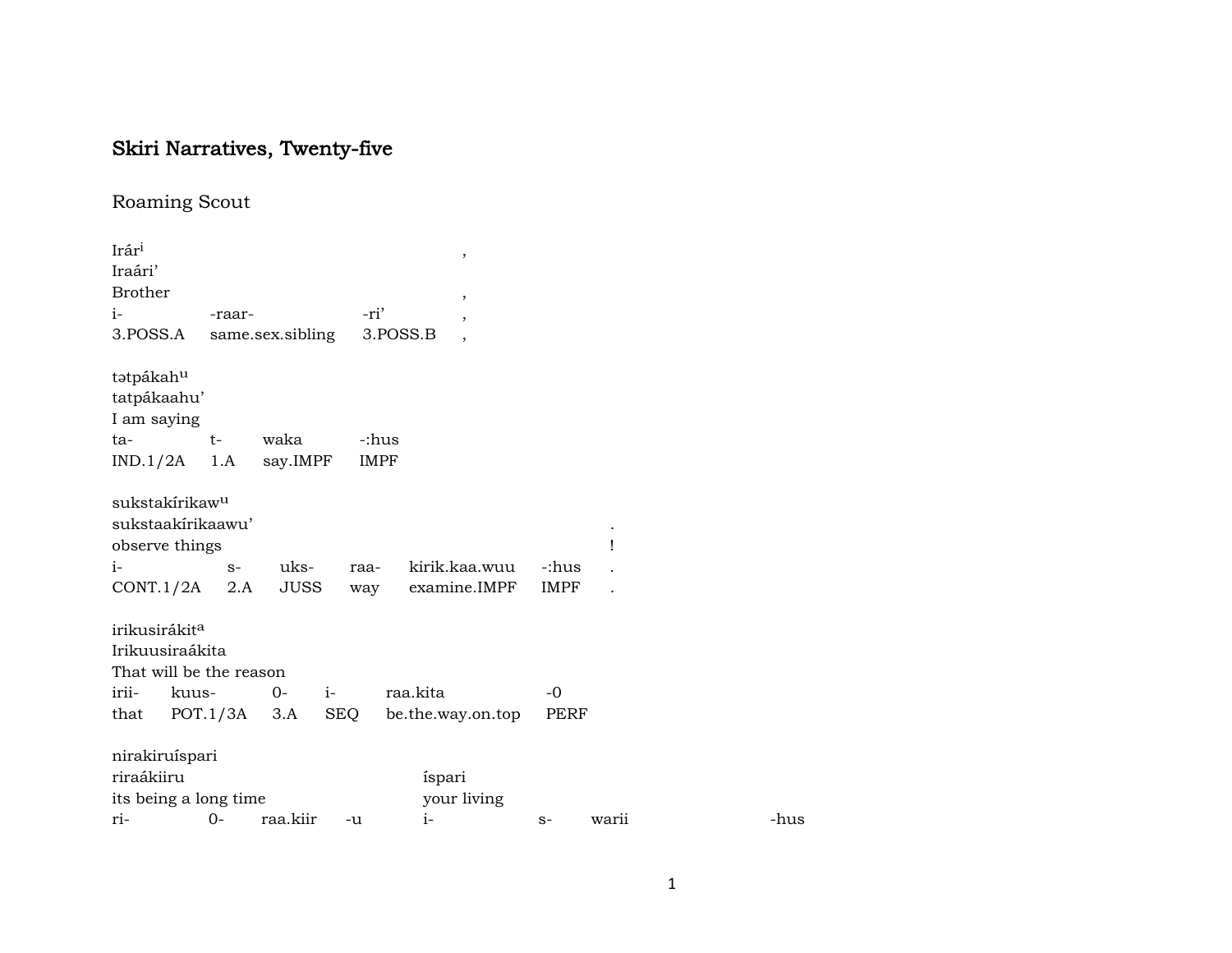CONT.3A 3.A be.long SUB.D CONT.1/2A 2.A be.going.about.IMPF IMPF.SUB airikusirákit<sup>a</sup> a irikuusiraákita and it will be the reason a irii- kuus- 0- i- raa.kita -0 and that POT.1/3A 3.A SEQ be.the.way.on.top PERF kisitirətpákahu kici tiratpaákahu but this that I say kici tii- ra- t- waaka -hus but this ABS 1.A say.IMPF IMPF.SUB nakúrakirµ rakúraakiiru to be a long time ra- 0- ku- raa.kiir -u INF.A 3.A INF.B be.long SUB.D ítpari . ítpari . my living . i- t- warii -hus . CONT.1/2A 1.A be.going.about.IMPF IMPF.SUB . Kišiwititatuharaúsikµ Kici wititatuuhaara'uúsiiku' But I am being careful with myself , kici witi- ta- t- ut- raa.ra.uusik -:hus , but REFL IND.1/2A 1.A PREV be.careful IMPF , kiši , irár³ , kici iraári'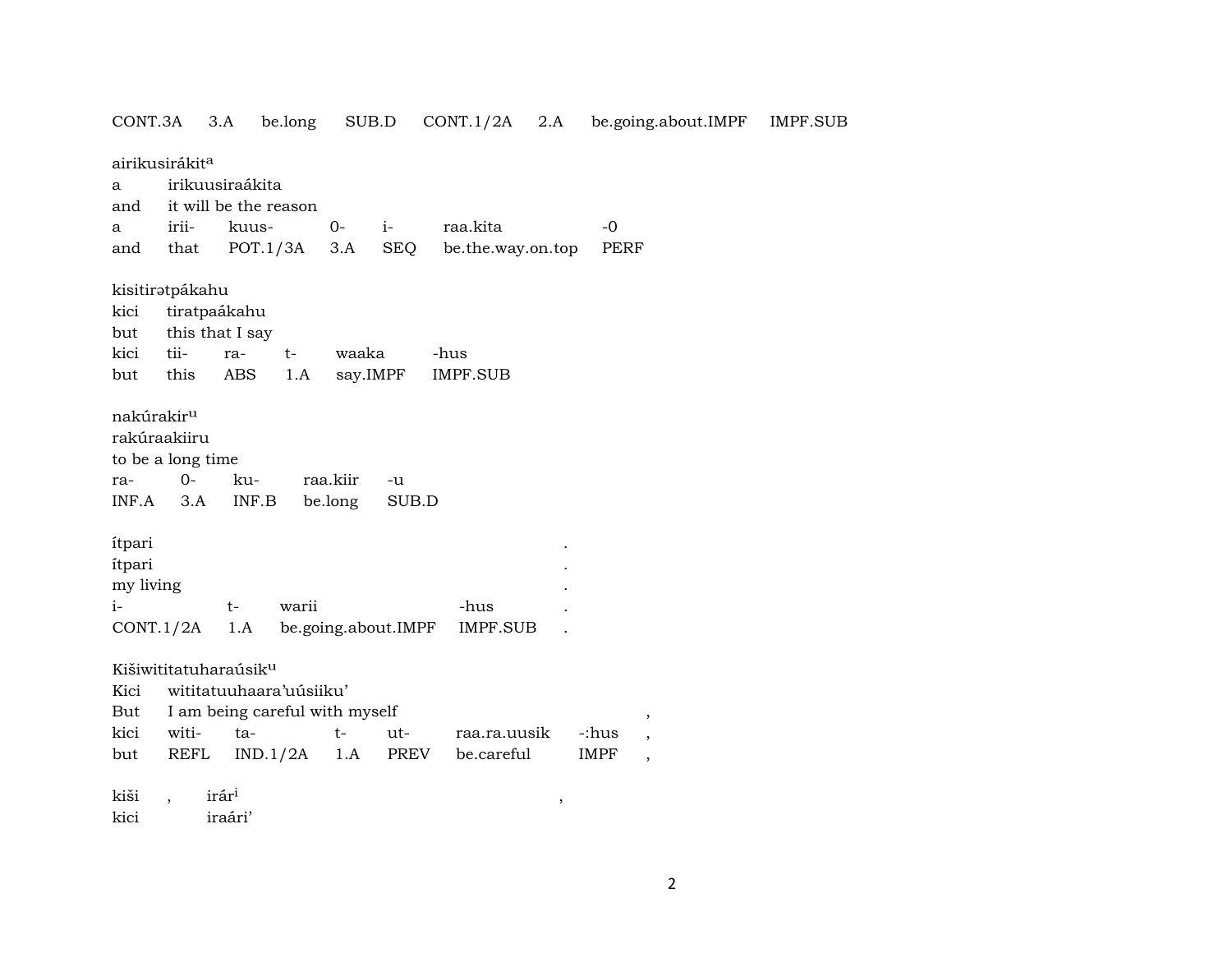| but                    |             | brother                                |             |        |                  |       |                 | ,           |         |       |
|------------------------|-------------|----------------------------------------|-------------|--------|------------------|-------|-----------------|-------------|---------|-------|
| kici                   |             | $i-$                                   |             | -raar- |                  | -ri'  |                 |             |         |       |
| but                    |             | 3.POSS.A                               |             |        | same.sex.sibling |       | 3.POSS.B        |             |         |       |
|                        |             |                                        |             |        |                  |       |                 |             |         |       |
|                        |             | wiwitirisašiksikirawáriku <sup>u</sup> |             |        |                  |       |                 |             |         |       |
|                        |             | wiwitiriisaciksikiraawáriku'           |             |        |                  |       |                 |             |         |       |
|                        |             | you are hurrying your mind along       |             |        |                  |       |                 |             |         |       |
| wii-                   | witi-       | rii-                                   | $S-$        |        | aciks-           |       | ikiraa.warik    | -:hus       |         |       |
| now                    | <b>REFL</b> | ASSR                                   | 2.A         |        | mind             | hurry |                 | <b>IMPF</b> |         |       |
|                        |             |                                        |             |        |                  |       |                 |             |         |       |
| Irári<br>Iraári'       |             |                                        |             |        |                  | $\,$  |                 |             |         |       |
| <b>Brother</b>         |             |                                        |             |        |                  |       |                 |             |         |       |
| i-                     |             |                                        |             |        | -ri'             | ,     |                 |             |         |       |
|                        |             | -raar-                                 |             |        | 3.POSS.B         |       |                 |             |         |       |
| 3.POSS.A               |             | same.sex.sibling                       |             |        |                  |       |                 |             |         |       |
| kakuátira              |             |                                        |             |        |                  |       |                 |             |         |       |
| kaaku'aátira'          |             |                                        |             |        |                  |       |                 |             |         |       |
| it is not my way       |             |                                        |             |        |                  |       |                 |             |         |       |
| kaaku-                 |             | aa-                                    |             | t-     | ir-              |       | raa-            | 0           | -0      |       |
| NEG.POSS               |             | SUBJ.1/2A                              |             | 1.A    | POSS.1/2A        |       | way             | be          | PERF    |       |
|                        |             |                                        |             |        |                  |       |                 |             |         |       |
| tiráwah^t <sup>n</sup> |             |                                        |             |        |                  |       |                 |             |         |       |
| Tiráwaahat             |             |                                        |             |        |                  |       |                 |             |         |       |
| the Heavens            |             |                                        |             |        |                  |       |                 |             |         |       |
| tii-                   | ra-         | 0-                                     | waa-        | ahak   |                  |       | -0              |             |         |       |
| this                   | ABS         | 3.A                                    | <b>DIST</b> |        | extend.in.a.line |       | SUB.4           |             |         |       |
|                        |             |                                        |             |        |                  |       |                 |             |         |       |
| tiratpawákahu          |             |                                        |             |        |                  |       |                 |             | irihí   |       |
| tiratpaawaákahu        |             |                                        |             |        |                  |       |                 |             | Irihií  |       |
|                        |             | this that I am telling                 |             |        |                  |       |                 |             | Instead |       |
| tii-                   | ra-         | t-                                     | waa-        | waaka  |                  | -hus  |                 |             | irii-   | hii   |
| this                   | ABS         | 1.A                                    | <b>DIST</b> |        | say.IMPF         |       | <b>IMPF.SUB</b> |             | then    | other |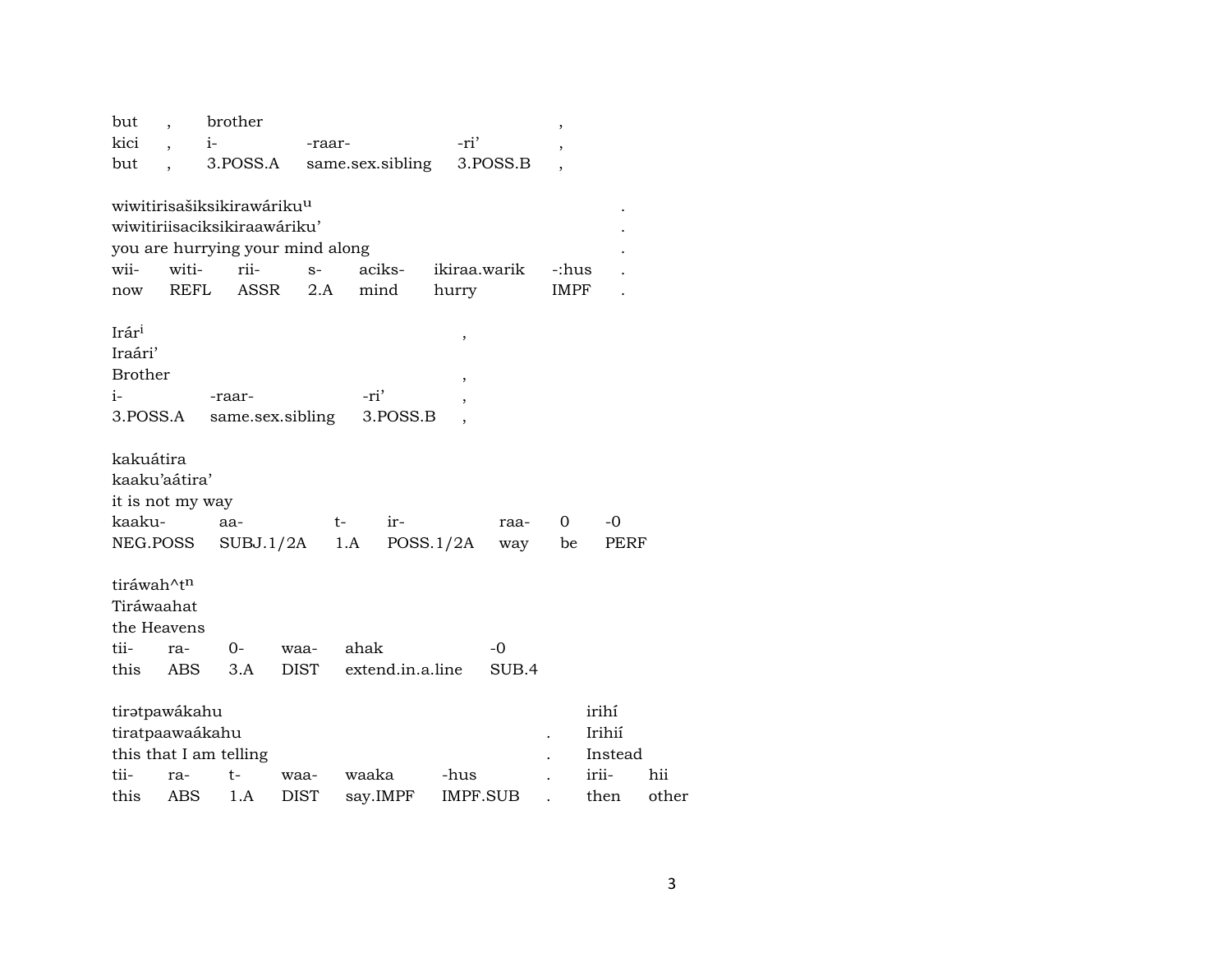| kutaruhú <sup>u</sup>       |                            |       |             |         |       |                     |          |                          |        |
|-----------------------------|----------------------------|-------|-------------|---------|-------|---------------------|----------|--------------------------|--------|
| kutaruuhú'u                 |                            |       |             |         |       |                     |          |                          |        |
| it is His plan              |                            |       |             |         |       |                     |          |                          |        |
| ku-                         | ti-                        | 0-    | $a-$        |         |       | raa.uhur            |          | $\overline{\phantom{a}}$ |        |
| <b>INDF</b>                 | IND.3A                     | 3.A   |             | POSS.3A |       | be.the.way          |          | ΕX                       |        |
| tiráwah                     |                            |       |             |         |       |                     |          |                          |        |
| Tiráwaahat                  |                            |       |             |         |       |                     |          |                          |        |
| the Heavens                 |                            |       |             |         |       |                     |          |                          |        |
| tii-                        | ra-                        | 0-    | waa-        | ahak    |       |                     | -0       |                          |        |
| this                        | ABS                        | 3.A   | <b>DIST</b> |         |       | extend.in.a.line    |          | SUB.4                    |        |
| hiruirihítītak <sup>u</sup> |                            |       |             |         |       |                     |          |                          |        |
| Hiru                        | irihií                     |       |             | tiítaku |       |                     |          |                          |        |
| There                       | that                       |       |             | here    |       |                     |          |                          |        |
| hiruu                       | irii-                      | hii   | tii-        |         | -taku |                     |          |                          |        |
| there                       | that                       | other |             | this    | LOC   |                     |          |                          |        |
|                             | witirakawákar <sup>u</sup> |       |             |         |       |                     |          |                          |        |
|                             | witiraakawaákaru'          |       |             |         |       |                     |          |                          |        |
|                             | He made all things         |       |             |         |       |                     |          |                          |        |
| wi-                         | ti-                        | 0-    |             | raa-    |       | kawaaka.ra'uk       |          | -0                       |        |
| QUOT                        | IND.3A                     |       | 3.A         | way     |       | make.DIST           |          | PERF                     |        |
| tirátpari<br>tirátpari      |                            |       |             |         |       |                     |          |                          | A<br>A |
| my living here              |                            |       |             |         |       |                     |          |                          | And    |
| tii-                        | ra-                        | t-    | warii       |         |       |                     | -hus     |                          | a      |
| this                        | ABS                        | 1.A   |             |         |       | be.going.about.IMPF | IMPF.SUB |                          | and    |
|                             |                            |       |             |         |       |                     |          |                          |        |
| tiráwah                     |                            |       |             |         |       |                     |          |                          |        |
| Tiráwaahat                  |                            |       |             |         |       |                     |          |                          |        |
| the Heavens                 |                            |       |             |         |       |                     |          |                          |        |
| tii-                        | ra-                        | 0-    | waa-        |         | ahak  |                     | -0       |                          |        |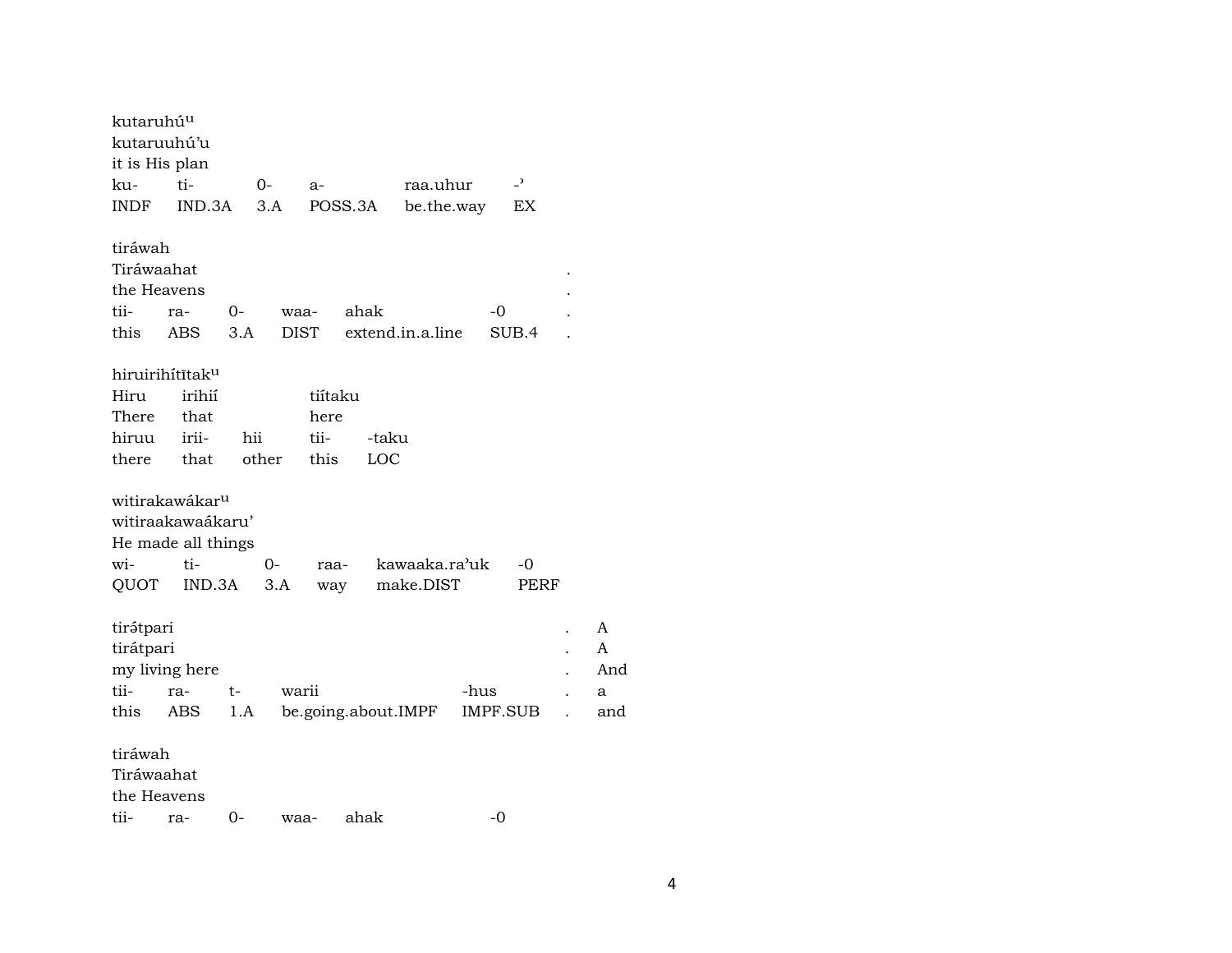| this                                   | ABS                                                         | 3.A   | <b>DIST</b>                    |      | extend.in.a.line | SUB.4  |                 |  |
|----------------------------------------|-------------------------------------------------------------|-------|--------------------------------|------|------------------|--------|-----------------|--|
| nikuaharáru,                           | riku'aharaáru'<br>that is the way He made                   |       |                                |      |                  |        |                 |  |
| riku-                                  |                                                             |       | $0-$                           |      | ra'uk            | -0     |                 |  |
|                                        | ar-                                                         | ra-   |                                | raa- |                  |        |                 |  |
| that.is                                | EV                                                          | ABS   | 3.A                            | way  | make             | PERF   |                 |  |
| narahkítu<br>everything                | raaraahkituu'u'                                             |       |                                |      |                  |        |                 |  |
| raa-                                   | raar-                                                       | kituu | $-u^{\prime}$                  |      |                  |        |                 |  |
| way                                    | PL                                                          | all   | <b>NOM</b>                     |      |                  |        |                 |  |
|                                        | tirasuhawíriku<br>tirasuuhaawiíriku<br>these things you see |       |                                |      |                  |        |                 |  |
| tii-                                   | ra-                                                         | $S-$  | ut-                            | raa- | wa-              | iirik  | -hus            |  |
| this                                   | ABS                                                         | 2.A   | PREV                           |      | DIST             |        | <b>IMPF.SUB</b> |  |
|                                        |                                                             |       |                                | way  |                  | see    |                 |  |
| tirutakúk <sup>i</sup><br>tiruutakuúki | these many things                                           |       |                                |      |                  |        |                 |  |
| tii-                                   | ra-                                                         | $0 -$ | ut-                            | 0    | $-a$             | -ka'uk | $-i$            |  |
| this                                   | ABS                                                         | 3.A   | PREV                           | be   | SUB.1            | DIST   | SUB.2           |  |
| nikuwitirár <sup>u</sup>               | Rikuwitiraáru'                                              |       | He is the one who made the way |      |                  |        |                 |  |
| riku-                                  | wi-                                                         | ti-   |                                | $0-$ | raa-             | ra'uk  | $-0$            |  |
| that.is                                | QUOT                                                        |       | IND.3A                         | 3.A  | way              | make   | PERF            |  |
| Atí'as                                 | ati^stirakítak <sup>u</sup>                                 |       | tirakítaku                     |      |                  |        |                 |  |
|                                        |                                                             |       |                                |      |                  |        |                 |  |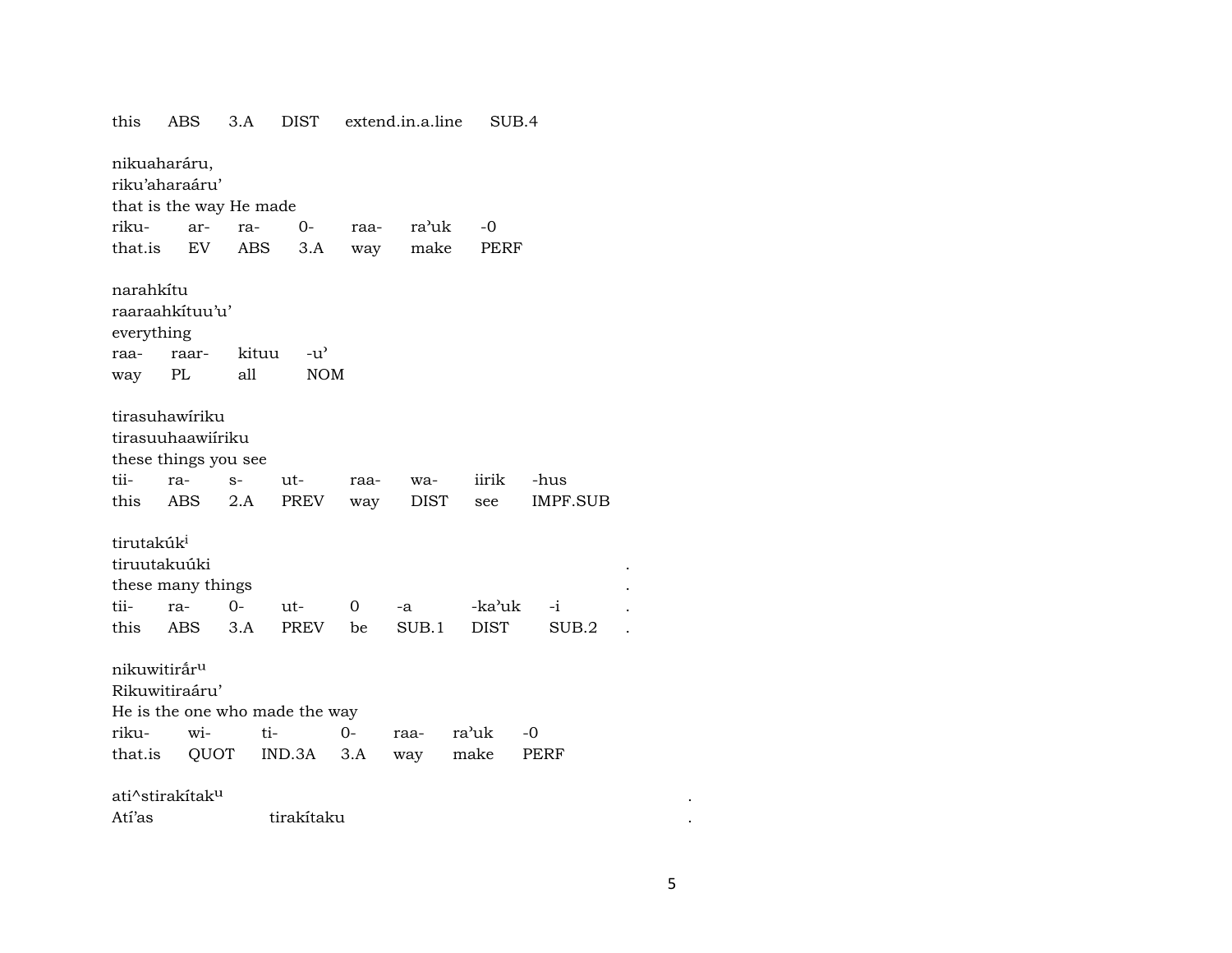| our Father     |                          |                                                 |             | this one above   |                  |                |                          |          |       |                              |             |     |       |  |
|----------------|--------------------------|-------------------------------------------------|-------------|------------------|------------------|----------------|--------------------------|----------|-------|------------------------------|-------------|-----|-------|--|
| ati-           |                          | as                                              | tii-        | ra-              | $O -$            | kita-          | kus                      | $-0$     |       |                              |             |     |       |  |
| 1.POSS         |                          | father                                          | this        | <b>ABS</b>       | 3.A              | on.top         | be.sitting               |          | SUB.4 |                              |             |     |       |  |
|                |                          |                                                 |             |                  |                  |                |                          |          |       |                              |             |     |       |  |
| A              | $\overline{ }$           | irár <sup>i</sup>                               |             |                  |                  |                | $\overline{\phantom{a}}$ |          |       |                              |             |     |       |  |
| A              |                          | iraári'                                         |             |                  |                  |                |                          |          |       |                              |             |     |       |  |
| And            | $\ddot{\phantom{0}}$     | brother                                         |             |                  |                  |                | $\overline{\phantom{a}}$ |          |       |                              |             |     |       |  |
| a              | $\overline{\phantom{a}}$ | $i-$                                            |             | -raar-           |                  | -ri'           | $\cdot$                  |          |       |                              |             |     |       |  |
| and            |                          | 3.POSS.A                                        |             | same.sex.sibling |                  | 3.POSS.B       | $\overline{\phantom{a}}$ |          |       |                              |             |     |       |  |
|                |                          |                                                 |             |                  |                  |                |                          |          |       |                              |             |     |       |  |
| tirasuhawiriku |                          |                                                 |             |                  |                  |                |                          |          |       |                              |             |     |       |  |
|                |                          | tirasuuhaawiíriku                               |             |                  |                  |                |                          |          |       |                              |             |     |       |  |
|                |                          | these things you see                            |             |                  |                  |                |                          |          |       |                              |             |     |       |  |
| tii-           | ra-                      | $S-$                                            | ut-         | raa-             | wa-              | iirik          | -hus                     |          |       |                              |             |     |       |  |
| this           | <b>ABS</b>               | 2.A                                             | <b>PREV</b> | way              | <b>DIST</b>      | see            |                          | IMPF.SUB |       |                              |             |     |       |  |
|                |                          |                                                 |             |                  |                  |                |                          |          |       |                              |             |     |       |  |
| tiráwah^tn     |                          |                                                 |             |                  |                  |                |                          |          |       |                              |             |     |       |  |
| Tiráwaahat     |                          |                                                 |             |                  |                  |                |                          |          |       |                              |             |     |       |  |
| the Heavens    |                          |                                                 |             |                  |                  |                |                          |          |       |                              |             |     |       |  |
| tii-           | ra-                      | $0-$                                            | waa-        | ahak             |                  | $-0$           |                          |          |       |                              |             |     |       |  |
| this           | ABS                      | 3.A                                             | <b>DIST</b> |                  | extend.in.a.line |                | SUB.4                    |          |       |                              |             |     |       |  |
|                |                          |                                                 |             |                  |                  |                |                          |          |       |                              |             |     |       |  |
|                |                          | tiahutawahaksúrahwawuh <sup>a</sup>             |             |                  |                  |                |                          |          |       |                              |             |     |       |  |
|                |                          | ti'ahuutawaahaksúrahwaawuha                     |             |                  |                  |                |                          |          |       |                              |             |     |       |  |
|                |                          |                                                 |             |                  |                  |                |                          |          |       |                              |             |     |       |  |
|                |                          | His putting the Heavens down to touch the earth |             |                  |                  |                |                          |          |       |                              |             |     |       |  |
| tii-           | ar-                      | ra-                                             | $0-$        | ut-              |                  | a.waa.hak.his- |                          | hurah    |       |                              | -waa        | wuh | -a    |  |
| here           | ${\rm EV}$               | ABS                                             | 3.A         | PREV             | heavens          |                |                          |          |       | hang.down.touching.the.earth | <b>DIST</b> | put | SUB.1 |  |
|                |                          |                                                 |             |                  |                  |                |                          |          |       |                              |             |     |       |  |
| tiráwah^tn     |                          |                                                 |             |                  |                  |                |                          |          |       |                              |             |     |       |  |
| Tiráwaahat     |                          |                                                 |             |                  |                  |                |                          |          |       |                              |             |     |       |  |
| the Heavens    |                          |                                                 |             |                  |                  |                |                          |          |       |                              |             |     |       |  |
| tii-           | ra-                      | $0-$                                            | waa-        | ahak             |                  | $-0$           |                          |          |       |                              |             |     |       |  |
| this           | <b>ABS</b>               | 3.A                                             | <b>DIST</b> |                  | extend.in.a.line |                | SUB.4                    |          |       |                              |             |     |       |  |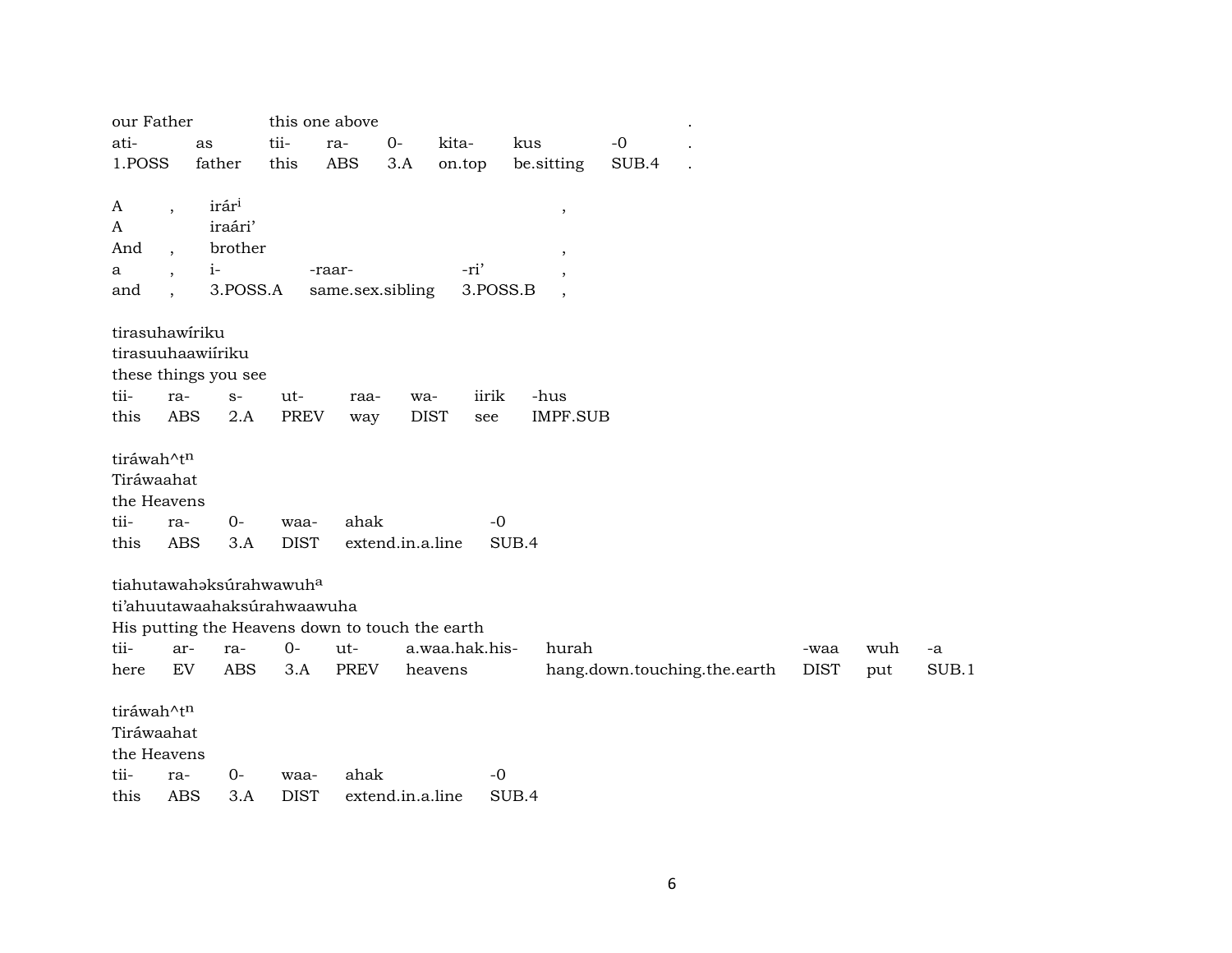| nikuwitirắr <sup>u</sup> |                      |      |                                    |         |                  |       |       |       |     |     |      |
|--------------------------|----------------------|------|------------------------------------|---------|------------------|-------|-------|-------|-----|-----|------|
|                          | rikuwitiraáru'       |      |                                    |         |                  |       |       |       |     |     |      |
|                          | that is what He made |      |                                    |         |                  |       |       |       |     |     |      |
| riku-                    | wi-                  | ti-  |                                    | $0-$    | raa-             | ra'uk |       | $-0$  |     |     |      |
| that.is                  | QUOT                 |      | IND.3A                             | 3.A     | way              | make  |       | PERF  |     |     |      |
| tiráwah,                 |                      |      |                                    |         |                  |       |       |       |     | a   |      |
| Tiráwaahat               |                      |      |                                    |         |                  |       |       |       |     | A   |      |
| the Heavens              |                      |      |                                    |         |                  |       |       |       |     | And |      |
| tii-                     | ra-                  | $O-$ | waa- ahak                          |         |                  |       | $-0$  |       |     | a   |      |
|                          | this ABS 3.A         |      | DIST extend.in.a.line              |         |                  |       | SUB.4 |       |     | and |      |
| $ati^s$                  |                      |      |                                    |         |                  |       |       |       |     |     |      |
| Atí'as                   |                      |      |                                    |         |                  |       |       |       |     |     |      |
| our Father               |                      |      |                                    |         |                  |       |       |       |     |     |      |
| ati-                     | as                   |      |                                    |         |                  |       |       |       |     |     |      |
| 1.POSS                   | father               |      |                                    |         |                  |       |       |       |     |     |      |
| tiráwah                  |                      |      |                                    |         |                  |       |       |       |     |     |      |
| Tiráwaahat               |                      |      |                                    |         |                  |       |       |       |     |     |      |
| the Heavens              |                      |      |                                    |         |                  |       |       |       |     |     |      |
| tii-                     | ra-                  | $O-$ | waa- ahak                          |         |                  |       | -0    |       |     |     |      |
| this                     | ABS                  | 3.A  | <b>DIST</b>                        |         | extend.in.a.line |       | SUB.4 |       |     |     |      |
| nikuaharår <sup>u</sup>  |                      |      |                                    |         |                  |       |       |       |     |     |      |
|                          | riku'aharaáru'       |      |                                    |         |                  |       |       |       |     |     |      |
|                          | that is what He made |      |                                    |         |                  |       |       |       |     |     |      |
| riku-                    | ar-                  | ra-  | $O-$                               |         | raa- ra'uk       |       | $-0$  |       |     |     |      |
|                          | that.is EV           | ABS  |                                    | 3.A way | make             |       | PERF  |       |     |     |      |
|                          | tirəškararušawáhu    |      |                                    |         |                  |       |       |       |     |     |      |
|                          | tiraackaraaruucawáhu |      |                                    |         |                  |       |       |       |     |     |      |
|                          |                      |      | these clouds rising here and there |         |                  |       |       |       |     |     |      |
| tii-                     | ra-                  | $0-$ | $a-$                               |         | icka-            | raar- |       | uca.a | -wa |     | -hus |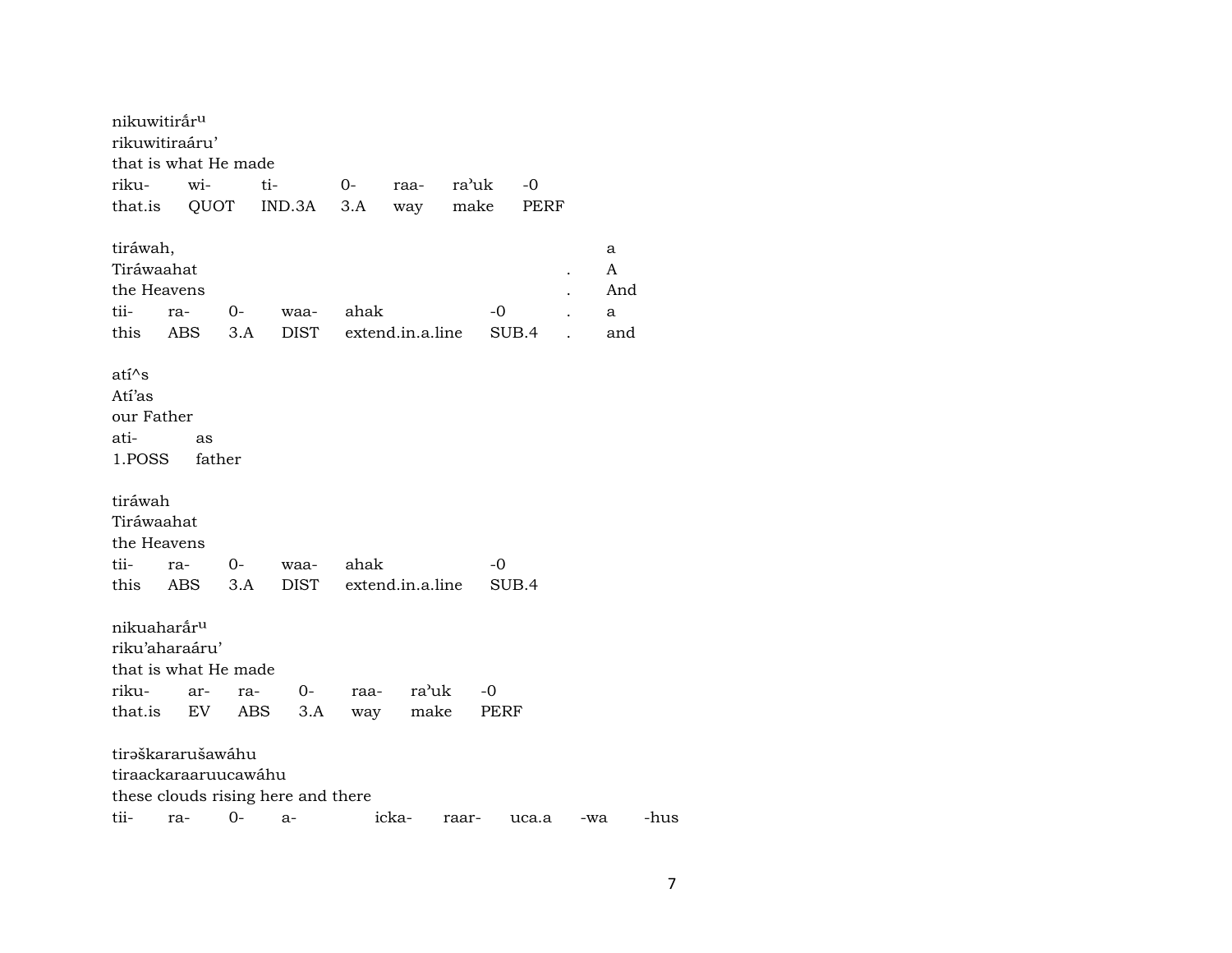this ABS 3.A PREV.3A cloud PL rise DIST IMPF.SUB

- , atí^s
- . Atí'as
- . Our Father
- . ati- as
- . 1.POSS father

nikuwitirár<sup>u</sup> rikuwitiraáru' that is what He made riku- wi- ti- 0- raa- ra"uk -0 that.is QUOT IND.3A 3.A way make PERF

tirəškararušawáhu tiraackaraaruucawáhu these clouds rising here and there tii- ra- 0- a- icka- raar- uca.a -wa -hus this ABS 3.A PREV.3A cloud PL rise DIST IMPF.SUB

- . A ,  $ati^s s$
- . A Atí'as
- . And our Father
- . a ati- as
- . and 1.POSS father

nikuwitirår<sup>u</sup>

rikuwitiraáru' .

| that is what He made |                                         |  |  |  |  |  |  |  |  |
|----------------------|-----------------------------------------|--|--|--|--|--|--|--|--|
|                      | riku- wi- ti- 0- raa- ra'uk -0          |  |  |  |  |  |  |  |  |
|                      | that.is QUOT IND.3A 3.A way make PERF . |  |  |  |  |  |  |  |  |

nikúwitirµ

Rikúwitiru'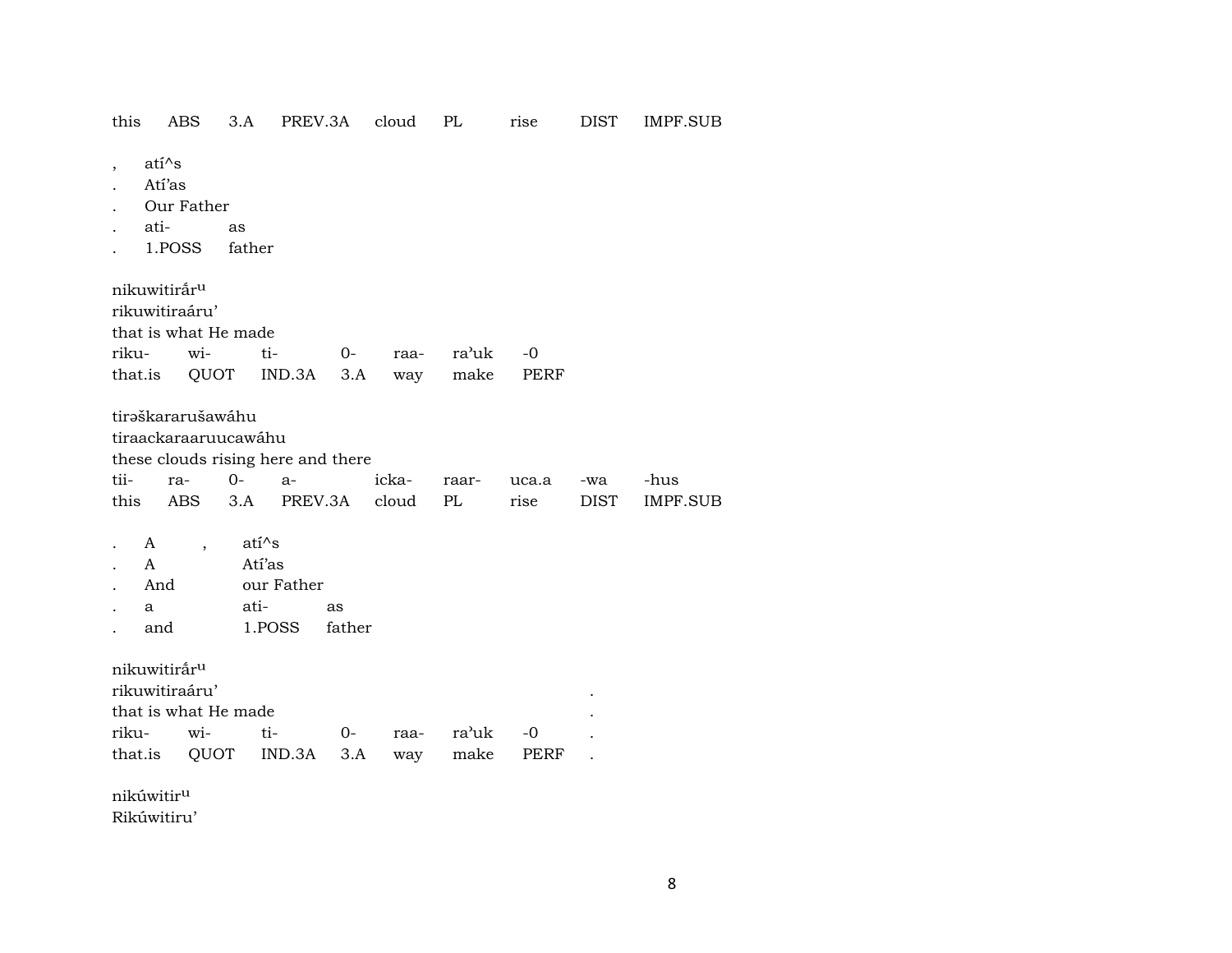|                           |            | He made that one |                            |             |                  |        |      |          |            |      |
|---------------------------|------------|------------------|----------------------------|-------------|------------------|--------|------|----------|------------|------|
| riku-                     |            | wi-              | ti-                        | $0-$        | ra'uk            |        | -0   |          |            |      |
| that.is                   |            | QUOT             | IND.3A                     | 3.A         | make             |        | PERF |          |            |      |
| tírahupáruksti<br>tíraahu |            |                  |                            |             |                  |        |      |          | Paáruksti' |      |
| this one coming           |            |                  |                            |             |                  |        |      |          | Holy Being |      |
| tii-                      | ra-        | $0-$             | $a-$                       |             | a                |        | -hus |          | waarukstii |      |
| this                      | <b>ABS</b> | 3.A              | PREV.3A                    |             | come             |        |      | IMPF.SUB | be.holy    |      |
| $ati^s$                   |            |                  | nikuwitíru                 |             |                  |        |      |          |            |      |
| Atí'as                    |            |                  | rikuwitíru'                |             |                  |        |      |          |            |      |
| Our Father                |            |                  | He is the one who made him |             |                  |        |      |          |            |      |
| ati-                      |            | as               | riku-                      | wi-         |                  | ti-    |      | $0-$     | ra'uk      | $-0$ |
| 1.POSS                    |            | father           | that.is                    |             | QUOT             | IND.3A |      | 3.A      | make       | PERF |
|                           |            |                  |                            |             |                  |        |      |          |            |      |
| tiráwah^tn                |            |                  |                            |             |                  |        |      |          |            | A    |
| Tiráwaahat                |            |                  |                            |             |                  |        |      |          |            | A    |
| the Heavens               |            |                  |                            |             |                  |        |      |          |            | And  |
| tii-                      | ra-        | $0-$             | waa-                       | ahak        |                  |        |      | -0       |            | a    |
| this                      | ABS        | 3.A              | DIST                       |             | extend.in.a.line |        |      | SUB.4    |            | and  |
| $ati^s$                   |            |                  | nikúaharu                  |             |                  |        |      |          |            |      |
| Atí'as                    |            |                  | riku'aháru'                |             |                  |        |      |          |            |      |
| our Father                |            |                  | He is the one who made her |             |                  |        |      |          |            |      |
| ati-                      |            | as               | riku-                      | ar-         | ra-              |        | $0-$ | ra'uk    | -0         |      |
| 1.POSS                    |            | father           | that.is                    | EV          | ABS              |        | 3.A  | make     |            | PERF |
| tirárik <sup>i</sup>      |            |                  |                            |             |                  |        |      |          |            |      |
| tiraáriki                 |            |                  |                            |             |                  |        |      |          |            |      |
| this one                  |            |                  |                            |             |                  |        |      |          |            |      |
| tii-                      | ra-        | $0-$             | arik                       |             | $-i$             |        |      |          |            |      |
| this                      | <b>ABS</b> | 3.A              |                            | be.standing |                  | SUB.2  |      |          |            |      |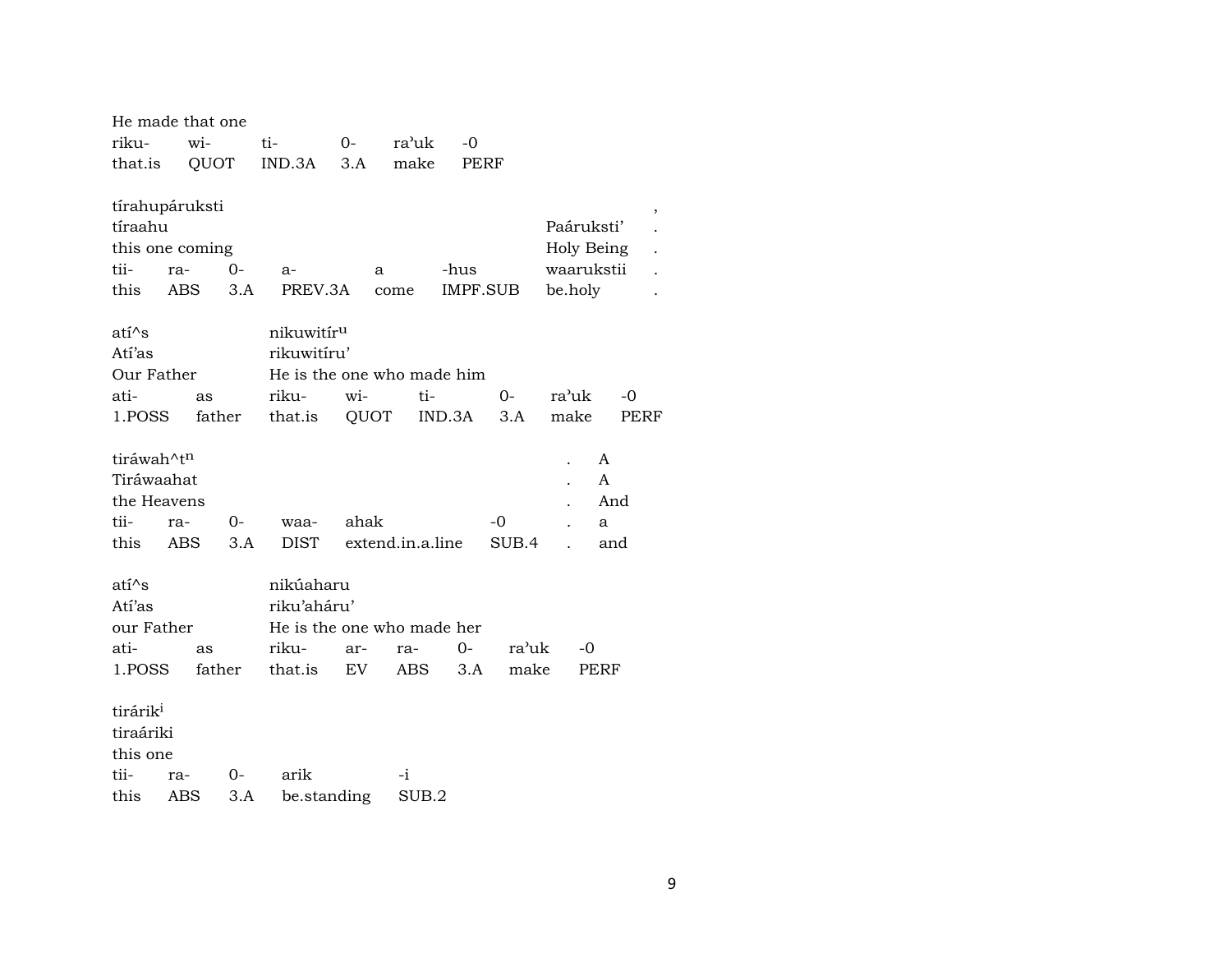| tiráwah^t <sup>n</sup> |                          |                   |                            |             |                  |                          |          |          |  |
|------------------------|--------------------------|-------------------|----------------------------|-------------|------------------|--------------------------|----------|----------|--|
| Tiráwaahat             |                          |                   |                            |             |                  |                          |          |          |  |
| the Heavens            |                          |                   |                            |             |                  |                          |          |          |  |
| tii-                   | ra-                      | 0-                | waa-                       | ahak        |                  |                          | -0       |          |  |
| this                   | ABS                      | 3.A               | <b>DIST</b>                |             | extend.in.a.line |                          | SUB.4    |          |  |
| Atiratíratpakahu       |                          |                   |                            |             |                  |                          |          |          |  |
| Atíra'                 |                          |                   | tíratpaákahu               |             |                  |                          |          |          |  |
| Mother                 |                          |                   | this one we call           |             |                  |                          |          |          |  |
| ati-                   |                          | raa               | tii-                       | ra-         | $t-$             | waaka                    |          | -hus     |  |
| 1.POSS                 |                          | mother            | this                       | ABS         |                  | 1.A say.IMPF             |          | IMPF.SUB |  |
| A                      |                          | irár <sup>i</sup> |                            |             |                  |                          |          | $\,$     |  |
| A                      |                          | iraári'           |                            |             |                  |                          |          |          |  |
| And                    | $\overline{\phantom{a}}$ | brother           |                            |             |                  |                          |          | $\, ,$   |  |
| a                      |                          | $i$ - $\sim$      |                            | -raar-      |                  | -ri'                     |          | ,        |  |
| and                    |                          | 3.POSS.A          |                            |             | same.sex.sibling |                          | 3.POSS.B |          |  |
| $ati^s$                |                          |                   | nikúaharu                  |             |                  |                          |          |          |  |
| Atí'as                 |                          |                   | riku'aháru'                |             |                  |                          |          |          |  |
| our Father             |                          |                   | He is the one who made him |             |                  |                          |          |          |  |
| ati-                   |                          | as                | riku-                      | ar-         | ra-              | $0-$                     | ra'uk    | -0       |  |
| 1.POSS                 |                          | father            | that.is                    | EV          | ABS              | 3.A                      | make     | PERF     |  |
|                        |                          |                   |                            |             |                  |                          |          |          |  |
| tirárik <sup>i</sup>   |                          |                   |                            |             |                  |                          |          |          |  |
| tiraáriki              |                          |                   |                            |             |                  |                          |          |          |  |
| this one               |                          |                   |                            |             |                  | $\overline{\phantom{a}}$ |          |          |  |
| tii-                   | ra-                      | 0-                | arik                       |             | $-i$             |                          |          |          |  |
| this                   | ABS                      | 3.A               |                            | be.standing | SUB.2            |                          |          |          |  |
| tiráhu                 |                          |                   |                            |             |                  |                          |          |          |  |
| tiraáhu                |                          |                   |                            |             |                  |                          |          |          |  |
| this one coming        |                          |                   |                            |             |                  |                          |          | ,        |  |
| tii-                   | ra-                      | $0-$              | $a-$                       | a           |                  | -hus                     |          |          |  |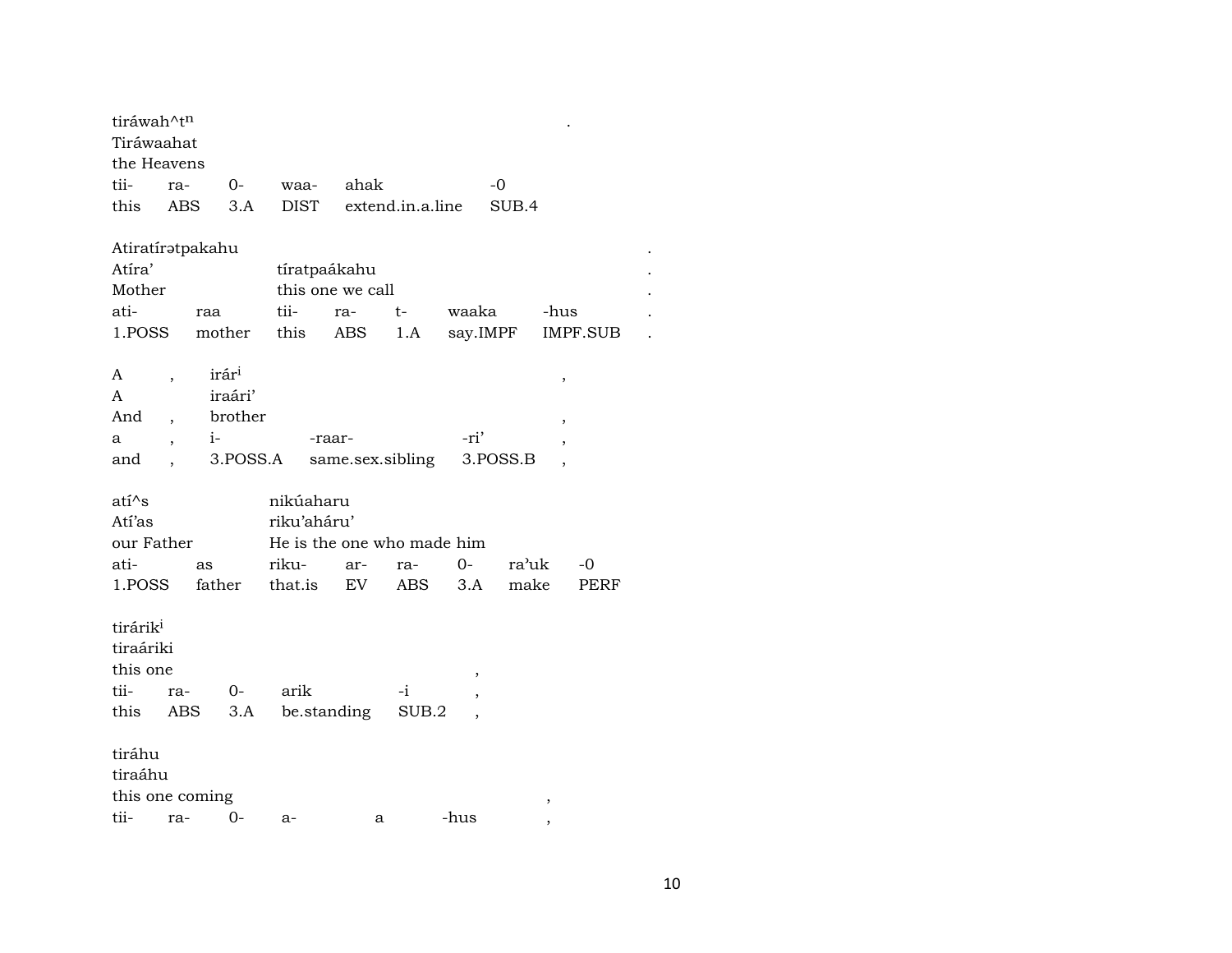## 3.A PREV.3A come IMPF.SUB, this ABS

| tirahət <sup>n</sup> |                  |    |         |       | sákur <sup>u</sup> |        | A   |  |
|----------------------|------------------|----|---------|-------|--------------------|--------|-----|--|
| tíraahat             |                  |    |         |       | Sákuuru'           |        | A   |  |
|                      | this one passing |    |         |       | Sun                |        | And |  |
| tii-                 | ra-              | () | hak     | -0    | sakur              | $-11'$ | a   |  |
| this                 | ABS 3.A          |    | pass.by | SUB.4 | sun                | NOM    | and |  |

| $ati^s$                           |    | nikúaharu                  |  |          |      |
|-----------------------------------|----|----------------------------|--|----------|------|
| Atí'as                            |    | riku'aháru'                |  |          |      |
| our Father                        |    | He is the one who made him |  |          |      |
| ati-                              | as | riku- ar- ra- 0-           |  | ra'uk -0 |      |
| 1. POSS father that is EV ABS 3.A |    |                            |  | make     | PERF |

| tírahu  |                 |             |         |      |          | Hupiríkutš <sup>u</sup> |     |
|---------|-----------------|-------------|---------|------|----------|-------------------------|-----|
| tíraahu |                 |             |         |      |          | Huupiríkucu'            |     |
|         | this one coming |             |         |      |          | Morning Star            |     |
| tii-    | ra-             | ()          | $a -$   | a    | -hus     | huupirik -kucuu         |     |
| this    | ABS.            | $\beta$ . A | PREV.3A | come | IMPF.SUB | star                    | AUG |

| $\mathbf{1}$ |      | irár <sup>i</sup><br>iraári' |                                        |      |  |
|--------------|------|------------------------------|----------------------------------------|------|--|
| $\sim$       | And, | brother                      |                                        |      |  |
| $\cdot$ 1    |      | $1 -$                        | -raar-                                 | -ri' |  |
|              | and  |                              | , 3. POSS.A same.sex.sibling 3. POSS.B |      |  |

naruwitirisišiksikirawárik<sup>u</sup>

 $\sim$  $\langle \cdot \rangle$ 

raaruuwitiriisiiciksikiraawáriku'

you are just hurrying your mind along

|  |  |  | raa- ruu- witi- rii-  s-  i-  aciks- ikiraa.warik -:hus |      |
|--|--|--|---------------------------------------------------------|------|
|  |  |  | just then REFL ASSR 2.A SEQ mind hurry                  | IMPF |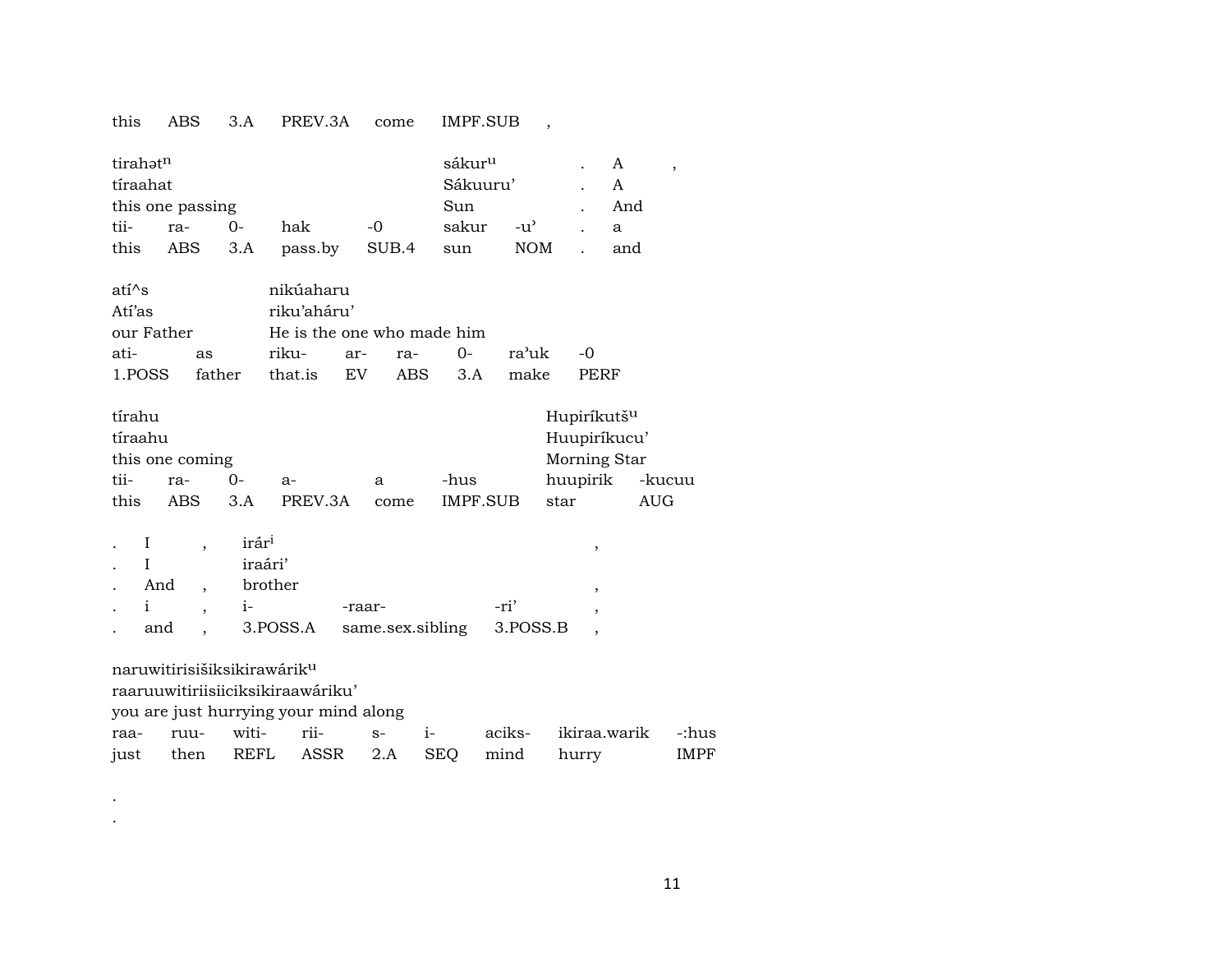| Náw <sup>a</sup><br>Ráwa<br><b>Now</b><br>rawa<br>now                                     | $\overline{\phantom{a}}$ | irár <sup>i</sup><br>iraári'<br>brother<br>$i$ - $i$ | 3.POSS.A                             | -raar-        | same.sex.sibling         |               | -ri'<br>3.POSS.B | $\overline{\phantom{a}}$<br>$\overline{\phantom{a}}$<br>$\overline{\phantom{a}}$ | a<br>a<br>and<br>a<br>and |                             |
|-------------------------------------------------------------------------------------------|--------------------------|------------------------------------------------------|--------------------------------------|---------------|--------------------------|---------------|------------------|----------------------------------------------------------------------------------|---------------------------|-----------------------------|
| $ati^s$<br>Atí'as<br>our Father<br>ati-<br>1.POSS                                         | as                       | father                                               | aharu<br>aháru'<br>He made it<br>ar- | ra-<br>EV ABS | $0-$<br>3.A              | ra'uk<br>make | $-0$<br>PERF     |                                                                                  |                           |                             |
| tiráwah^tn<br>Tiráwaahat<br>the Heavens<br>tii-<br>this                                   | ra-<br>ABS               | $O-$<br>3.A                                          | waa-<br><b>DIST</b>                  |               | ahak<br>extend.in.a.line |               | $-0$<br>SUB.4    |                                                                                  |                           |                             |
| tirawawárik <sup>i</sup><br>tirawaawaáriki<br>these various ones standing<br>tii-<br>this | ra-<br>ABS               | $O-$<br>3.A                                          | waawa-                               | DIST          | arik<br>be.standing      |               | -i<br>SUB.2      | nisár <sup>u</sup><br>Riisaáru'<br>Chief<br>riisaar<br>be.chief                  |                           | $-u^{\prime}$<br><b>NOM</b> |
| tirárik <sup>i</sup><br>tiraáriki<br>this one<br>tii-<br>this                             | ra-<br>ABS               | $0-$<br>3.A                                          | arik                                 | be.standing   | $-i$                     | SUB.2         |                  |                                                                                  |                           |                             |

 $\sim 100$  $\sim$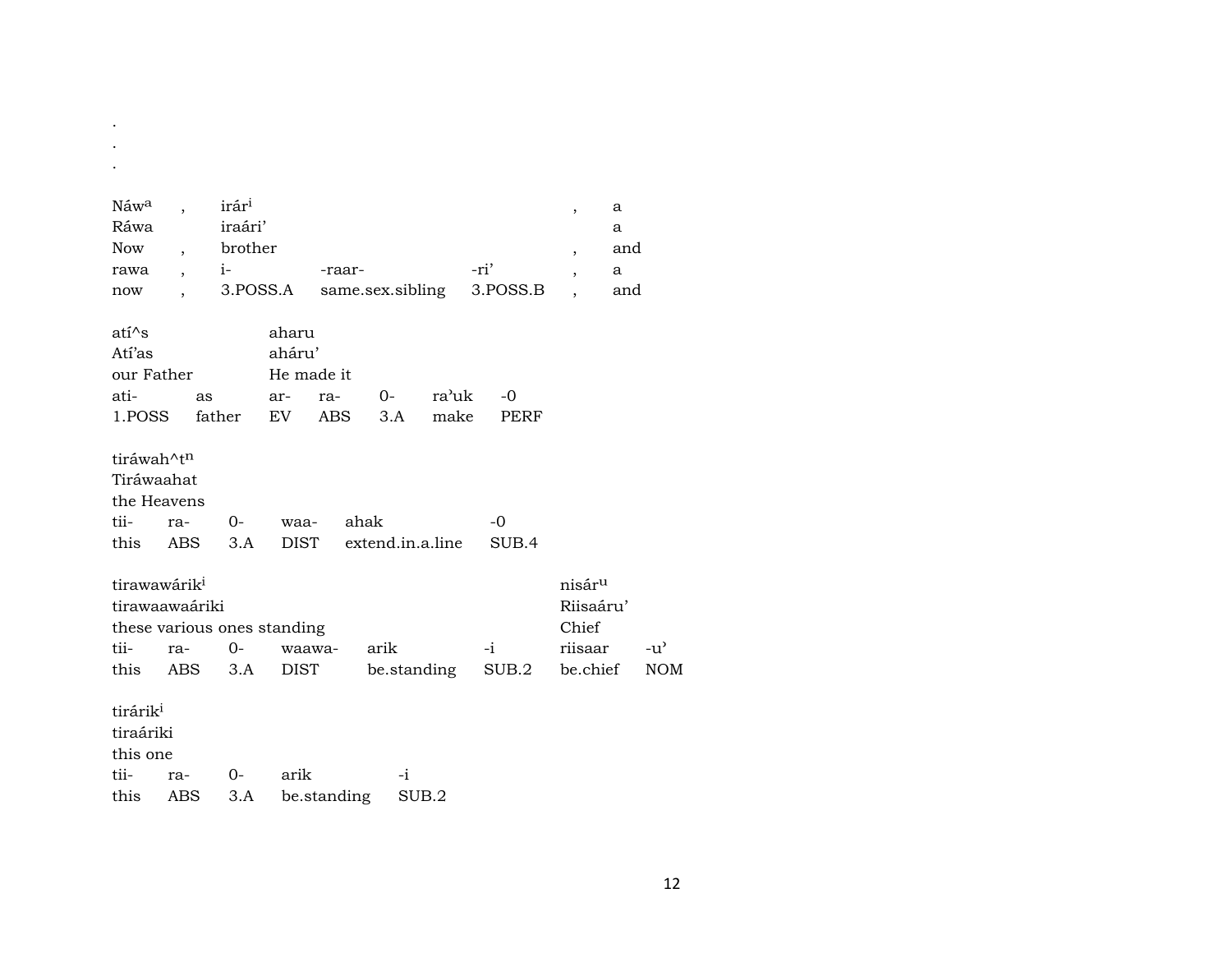| witiru                   |                       |       |           |             |                    | A             | ati <sup>^</sup> s |        |
|--------------------------|-----------------------|-------|-----------|-------------|--------------------|---------------|--------------------|--------|
| witiru'                  |                       |       |           |             |                    | A             | Atí'as             |        |
| He made it               |                       |       |           |             |                    | And           | our Father         |        |
| wi-                      | ti-                   | $0-$  | ra'uk     | $-0$        |                    | a             | ati-               | as     |
| QUOT                     | IND.3A                | 3.A   | make      | PERF        |                    | and           | 1.POSS             | father |
|                          |                       |       |           |             |                    |               |                    |        |
| aháru                    |                       |       |           |             |                    |               |                    |        |
| aháru'                   |                       |       |           |             |                    |               |                    |        |
|                          |                       |       |           |             |                    |               |                    |        |
| He made it               |                       |       |           |             |                    |               |                    |        |
| ar-<br>ra-               | 0-                    | ra'uk | $-0$      |             |                    |               |                    |        |
| EV<br>ABS                | 3.A                   | make  | SUB.3     |             |                    |               |                    |        |
|                          |                       |       |           |             |                    |               |                    |        |
| hirutirárik <sup>i</sup> |                       |       |           |             |                    |               | ,                  |        |
| hiru                     | tiraáriki             |       |           |             |                    |               |                    |        |
| there                    | this one              |       |           |             |                    |               |                    |        |
| hiruu                    | tii-<br>ra-           | $O -$ | arik      |             |                    | -i            |                    |        |
| there                    | this                  | ABS   | 3.A       | be.standing |                    | SUB.2         |                    |        |
|                          |                       |       |           |             |                    |               |                    |        |
| Hupirikahuriríwis        |                       |       |           |             | atí^s              |               |                    |        |
|                          | Huupirikaahuuriríwis  |       |           |             | Atí'as             |               |                    |        |
|                          | Star Across The World |       |           |             |                    | Our Father    |                    |        |
|                          |                       |       |           |             |                    |               |                    |        |
| huupirik                 | kaa.huur-             |       | iriwis    |             | ati-               |               | as                 |        |
| star                     | world                 |       | be.across |             |                    | 1.POSS        | father             |        |
|                          |                       |       |           |             |                    |               |                    |        |
| witiru                   |                       |       |           |             |                    | A             | $ati^s$            |        |
| witiru'                  |                       |       |           |             |                    | A             | Atí'as             |        |
| He made it               |                       |       |           |             |                    | And           | our Father         |        |
| wi-                      | ti-                   | 0-    | ra'uk     | $-0$        |                    | a             | ati-               | as     |
| QUOT                     | IND.3A                | 3.A   | make      | PERF        |                    | and           | 1.POSS             | father |
|                          |                       |       |           |             |                    |               |                    |        |
| áhar <sup>u</sup>        |                       |       |           |             | nísar <sup>u</sup> |               |                    |        |
| áharu'                   |                       |       |           |             | Riísaaru'          |               |                    |        |
| He made it               |                       |       |           |             | chiefs             |               |                    |        |
| ar-<br>ra-               | 0-                    | ra'uk | $-0$      |             | riisaar            | $-u^{\prime}$ |                    |        |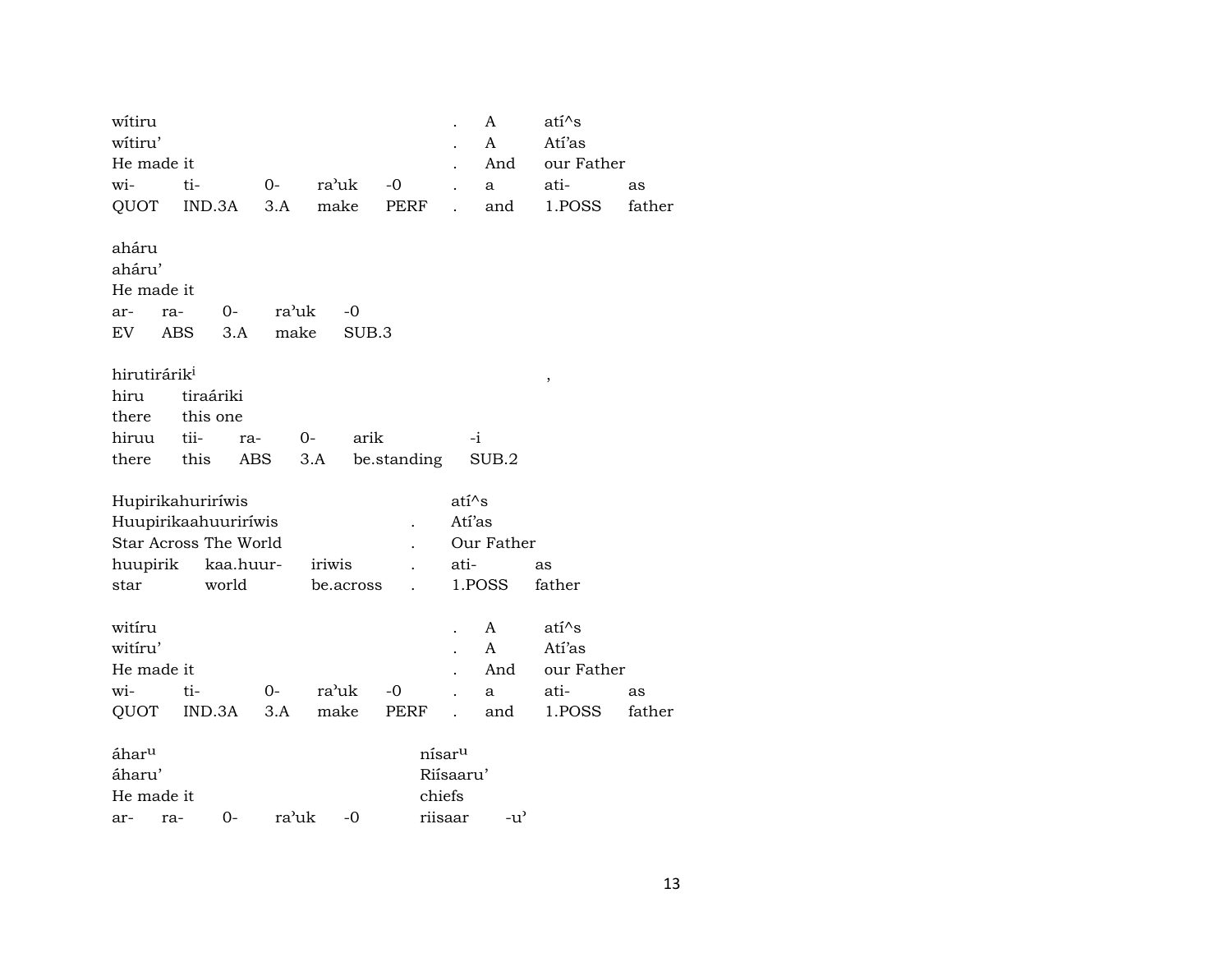## EV ABS 3.A make SUB.3 be.chief NOM

|                            |                   | tirarahkawikitaku<br>tirarahkaawikitaku |      |                                |                     |      |             |       |       |                   |            |       |
|----------------------------|-------------------|-----------------------------------------|------|--------------------------------|---------------------|------|-------------|-------|-------|-------------------|------------|-------|
|                            |                   |                                         |      | these sitting above in a group |                     |      |             |       |       |                   |            |       |
| tii-                       | ra-               |                                         | $0-$ | raar-                          |                     | kaa  |             | -wi   |       | kita-             | kus        | $-0$  |
| this                       |                   | ABS.                                    | 3.A  |                                | PL.INDV.A be.inside |      |             | SUB.L |       | on.top            | be sitting | SUB.4 |
|                            | irár <sup>i</sup> |                                         |      |                                |                     |      |             |       | A     |                   |            |       |
|                            | iraári'           |                                         |      |                                |                     |      |             |       | A     |                   |            |       |
| $\overline{ }$             | brother           |                                         |      |                                |                     |      |             |       | And   |                   |            |       |
| $\overline{ }$             | $i-$              |                                         |      | -raar-                         |                     |      | -ri'        |       | a     |                   |            |       |
|                            |                   | 3.POSS.A                                |      |                                | same.sex.sibling    |      | 3.POSS.B    |       | and   |                   |            |       |
|                            |                   |                                         |      |                                |                     |      |             |       |       |                   |            |       |
| $ati^s$                    |                   |                                         |      | áharu                          |                     |      |             |       |       | šaká <sup>a</sup> |            |       |
| Atí'as                     |                   |                                         |      | áharu'                         |                     |      |             |       |       | Cakaá'a           |            |       |
| our Father                 |                   |                                         |      | He made it                     |                     |      |             |       |       | Pleiades          |            |       |
| ati-                       |                   | as.                                     |      | ar-                            | ra-                 | $O-$ | ra'uk       | $-0$  |       | cakaa'a           |            |       |
| 1.POSS                     |                   | father                                  |      | EV                             | ABS                 | 3.A  | make        |       | SUB.3 | Pleiades          |            |       |
|                            |                   |                                         |      |                                |                     |      |             |       |       |                   |            |       |
| tirakitawárik <sup>i</sup> |                   |                                         |      |                                |                     |      |             |       |       |                   | A          |       |
|                            |                   | tirakitawaáriki                         |      |                                |                     |      |             |       |       |                   | A          |       |
|                            |                   | these standing above                    |      |                                |                     |      |             |       |       |                   | And        |       |
| tii-                       | ra-               |                                         | $0-$ | kita-                          |                     | wa-  | arik        |       | $-i$  |                   | a          |       |
| this                       |                   | ABS                                     | 3.A  |                                | on.top              | DIST | be.standing |       | SUB.2 |                   | and        |       |
|                            |                   |                                         |      |                                |                     |      |             |       |       |                   |            |       |
| $ati^s$                    |                   |                                         |      | áharu                          |                     |      |             |       |       |                   |            |       |
| Atí'as                     |                   |                                         |      | áharu'                         |                     |      |             |       |       |                   |            |       |
| our Father                 |                   |                                         |      | He made it                     |                     |      |             |       |       |                   |            |       |
| ati-                       |                   | as.                                     |      | ar-                            | ra-                 | 0-   | ra'uk       | $-0$  |       |                   |            |       |
| 1.POSS                     |                   | father                                  |      | EV                             | <b>ABS</b>          | 3.A  | make        | SUB.3 |       |                   |            |       |
|                            |                   |                                         |      |                                |                     |      |             |       |       |                   |            |       |

tiráwah^t $^{\rm n}$ 

Tiráwaahat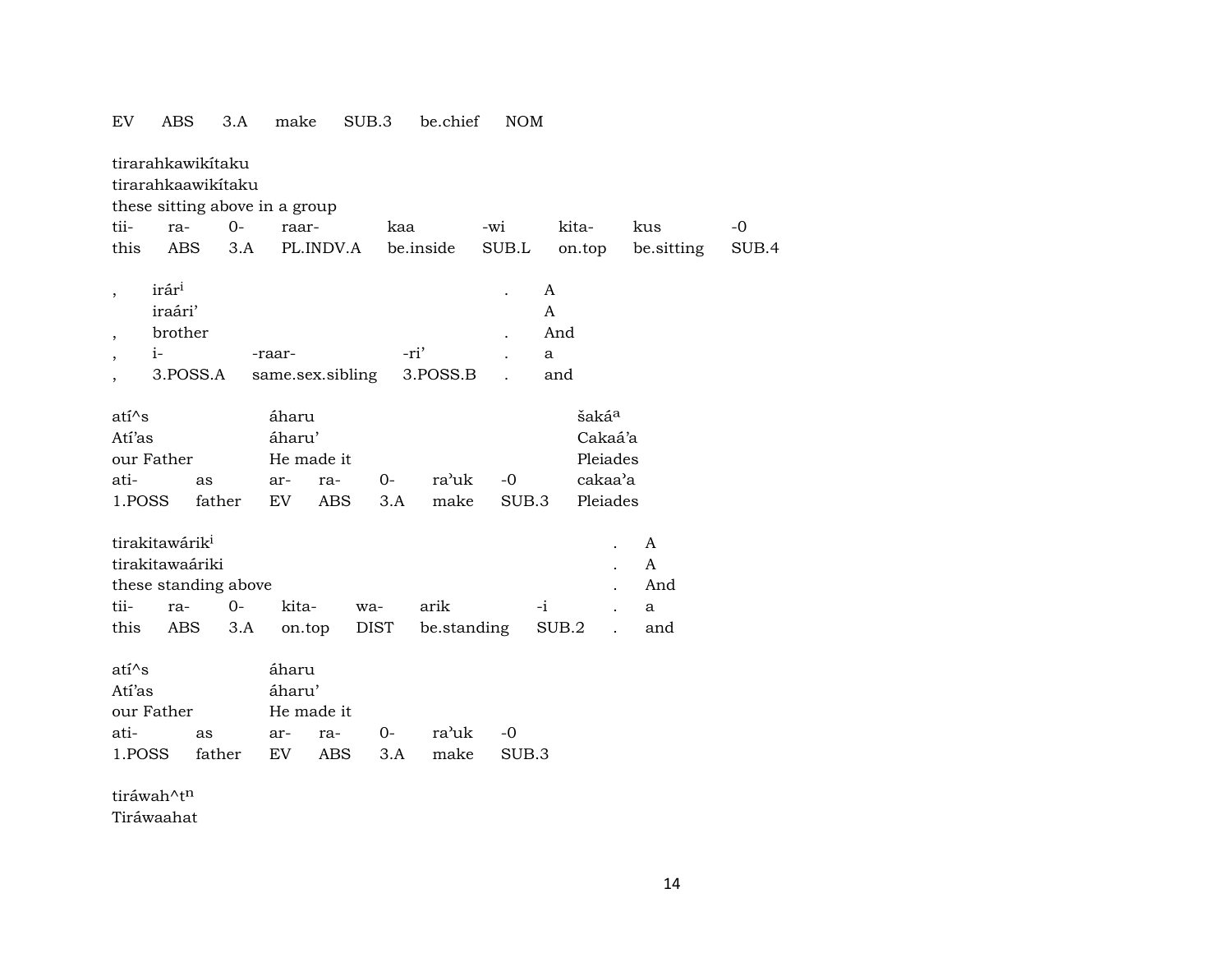| the Heavens               |              |                                               |                     |                  |          |   |
|---------------------------|--------------|-----------------------------------------------|---------------------|------------------|----------|---|
| tii-<br>ra-               | $0-$         | waa-                                          | ahak                | $-0$             |          |   |
| this<br>ABS               | 3.A          | DIST                                          | extend.in.a.line    | SUB.4            |          |   |
|                           |              |                                               |                     |                  |          |   |
| tiratíraša                |              |                                               |                     |                  |          |   |
| Tiratíracca               |              |                                               |                     |                  |          |   |
| this Bow                  |              |                                               |                     |                  |          |   |
| tii-<br>ra-               | $0-$         | tiraak-                                       | sa                  | $-0$             |          |   |
| ABS<br>this               | 3.A          | bow                                           | be.lying            | SUB.3            |          |   |
|                           |              |                                               |                     |                  |          |   |
| Ati^s                     |              | irár <sup>i</sup><br>$\overline{\phantom{a}}$ |                     |                  |          | , |
| Atí'as                    |              | iraári'                                       |                     |                  |          |   |
| Our Father                |              | brother<br>$\overline{\phantom{a}}$           |                     |                  |          |   |
| ati-                      | as           | $i$ - $\sim$                                  | -raar-              |                  | -ri'     |   |
| 1.POSS                    | father       |                                               | 3.POSS.A            | same.sex.sibling | 3.POSS.B |   |
|                           |              |                                               |                     |                  |          |   |
| kukakatiráit <sup>a</sup> |              |                                               |                     |                  |          |   |
| kukaakaatiraá'iita        |              |                                               |                     |                  |          |   |
| I do not know anything    |              |                                               |                     |                  |          |   |
| ku-                       | kaaka-       | t-                                            | ir-                 | raa.iita         | -0       |   |
| INDF                      | NEG.IND.1/2A | 1.A                                           | PREV.1/2A           | know             | PERF     |   |
|                           |              |                                               |                     |                  |          |   |
| tirátpari                 |              |                                               |                     |                  |          |   |
| tirátpari                 |              |                                               |                     |                  |          |   |
| this my living            |              |                                               |                     |                  |          |   |
| tii-<br>ra-               | $t-$         | warii                                         |                     | -hus             |          |   |
| this<br>ABS               | 1.A          |                                               | be.going.about.IMPF | IMPF.SUB         |          |   |
|                           |              |                                               |                     |                  |          |   |
| šahiksíšahiks             |              |                                               |                     |                  |          |   |
| cahiksícahiks             |              |                                               |                     |                  |          |   |
| Indians                   |              |                                               |                     |                  |          |   |
| icaahiks                  | icaahiks     |                                               |                     |                  |          |   |
| person                    | person       |                                               |                     |                  |          |   |

15

 $\overline{\phantom{a}}$ 

 $\overline{\phantom{a}}$  $\,$  ,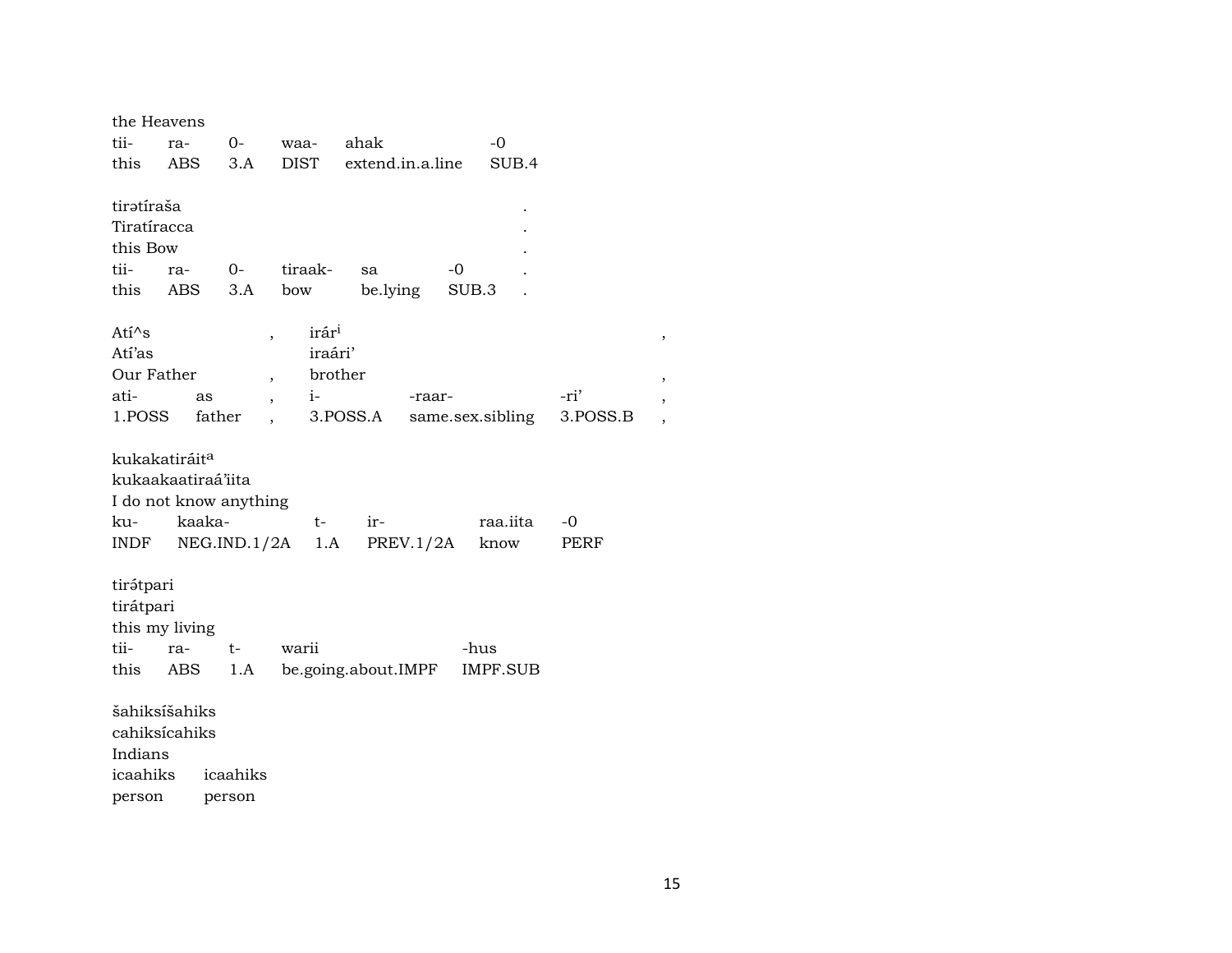| kuratihkuruhúru<br>kuratihkuruuhuúru<br>for it to be my way |      |                   |           |           |                       |               |  |
|-------------------------------------------------------------|------|-------------------|-----------|-----------|-----------------------|---------------|--|
| ku-                                                         | ra-  | $t-$              | ir-       | ku-       | raa.uhur              | $-u$          |  |
| INDF                                                        | ABS  | 1.A               | POSS.1/2A | INF.B     | be.the.way            | SUB.D         |  |
| ahukukírik <sup>u</sup>                                     |      |                   |           |           |                       |               |  |
| rahúku                                                      |      |                   |           | kíriku'   |                       |               |  |
| my making it                                                |      |                   |           | anything  |                       |               |  |
| ra-                                                         | $t-$ | ra'uk             | -hus      | kiriku'   |                       |               |  |
| ABS                                                         | 1.A  | make              | IMPF.SUB  | something |                       |               |  |
| kakatiráit <sup>a</sup>                                     |      |                   |           |           |                       |               |  |
| Kaakaatiraá'iita                                            |      |                   |           |           |                       |               |  |
| I do not know                                               |      |                   |           |           |                       |               |  |
| kaaka-                                                      |      | $t-$              | $ir-$     | raa.iita  | $-0$                  |               |  |
| NEG.IND.1/2A                                                |      | 1.A               | PREV.1/2A | know      | PERF                  |               |  |
| kakatiráit <sup>a</sup>                                     |      |                   |           |           |                       |               |  |
| Kaakaatiraá'iita                                            |      |                   |           |           |                       |               |  |
| I do not know                                               |      |                   |           |           |                       |               |  |
| kaaka-                                                      |      | $t-$              | ir-       | raa.iita  | -0                    |               |  |
| NEG.IND.1/2A                                                |      | 1.A               | PREV.1/2A | know      | PERF                  |               |  |
| nətkurúku                                                   |      |                   |           |           | narúkaat <sup>u</sup> |               |  |
| rátkuruku                                                   |      |                   |           |           | raruúka'aatu'         |               |  |
| my making it                                                |      |                   |           |           | an imitation one      |               |  |
| ra-                                                         | $t-$ | ku-               | ra'uk     | -hus      | raar.uuka'aat         | $-u^{\prime}$ |  |
| INF.A                                                       | 1.A  | INF.B             | make      | IMPF.SUB  | imaginary             | <b>NOM</b>    |  |
|                                                             |      |                   |           |           |                       |               |  |
| Kiši                                                        |      | irár <sup>i</sup> |           |           |                       |               |  |
| Kici                                                        |      | iraári'           |           |           |                       | $\, ,$        |  |
| But                                                         |      | brother           |           |           |                       |               |  |
| kici                                                        |      | $i-$              | -raar-    |           | -ri'                  | $\, ,$        |  |
|                                                             |      |                   |           |           |                       |               |  |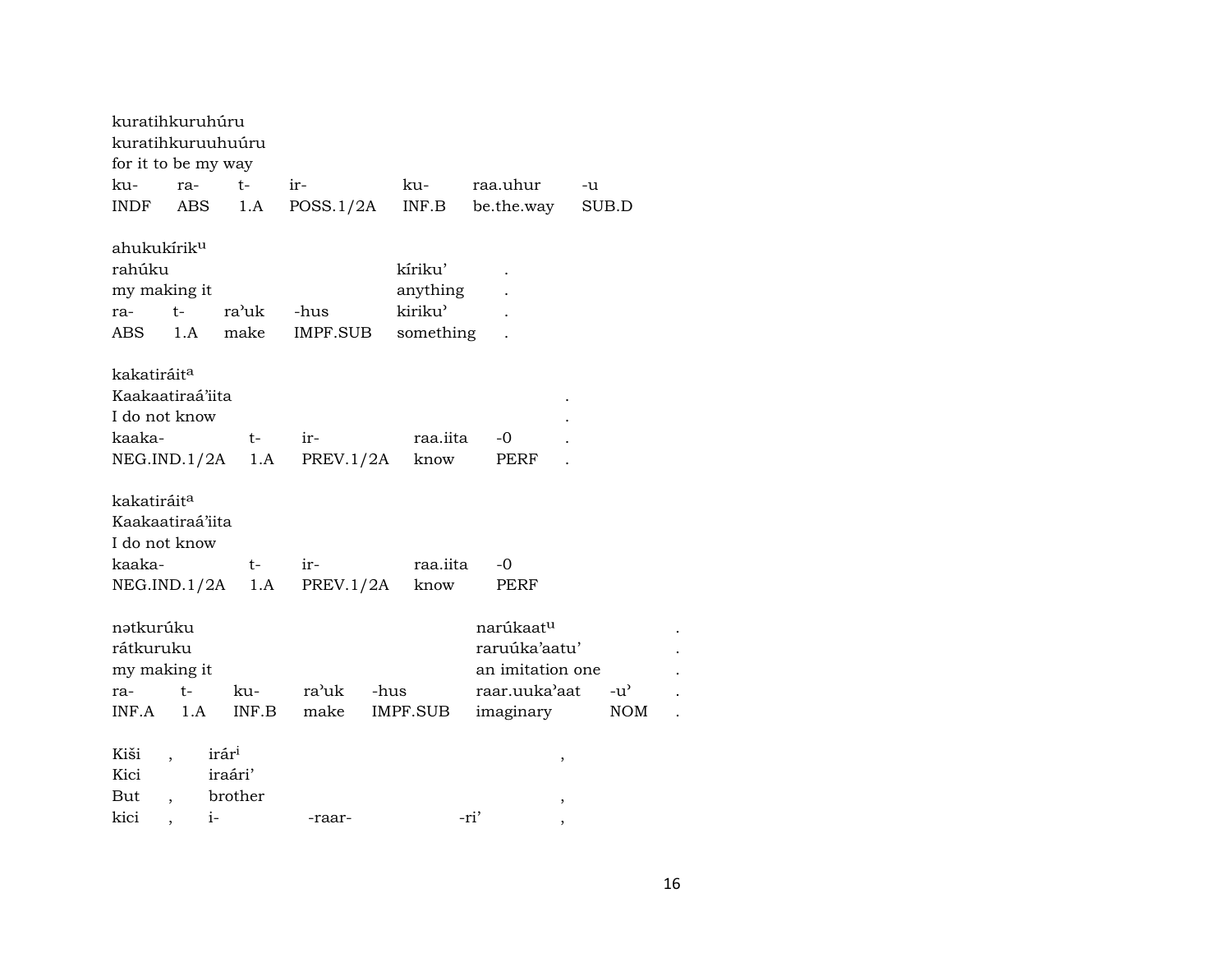| but                    |                            | 3.POSS.A                 |                     | same.sex.sibling |      | 3.POSS.B                    | $\overline{\phantom{a}}$ |                 |
|------------------------|----------------------------|--------------------------|---------------------|------------------|------|-----------------------------|--------------------------|-----------------|
| tiráspari<br>tiráspari | while you live here        |                          |                     |                  |      |                             |                          |                 |
| tii-                   | ra-                        | $S-$                     | warii               |                  |      | -hus                        |                          |                 |
| this                   | ABS                        | 2.A                      | be.going.about.IMPF |                  |      | <b>IMPF.SUB</b>             |                          |                 |
|                        |                            |                          |                     |                  |      |                             |                          |                 |
| tihúharu               |                            |                          |                     |                  |      |                             |                          |                 |
| tihuúhaaru'            |                            |                          |                     |                  |      |                             |                          |                 |
|                        |                            | He made a way for you    |                     |                  |      |                             |                          |                 |
| tiir-                  | ra-                        | $O -$                    | $a-$                | ut-              | raa- | ra'uk                       | -0                       |                 |
| INFR                   | ABS                        | 3.A                      | 2.P                 | PREV             | way  | make                        | PERF                     |                 |
|                        | iharituhaírik <sup>u</sup> | ihaarituuhaa'iiriku'     |                     |                  |      |                             |                          |                 |
|                        |                            | those things I do see    |                     |                  |      |                             |                          |                 |
| $ii -$                 | haa-                       | rii-                     | t-                  | ut-              | raa- | iirik                       | -:hus                    |                 |
| that                   | here                       | ASSR                     | 1.A                 | PREV             | way  | see                         | <b>IMPF</b>              |                 |
|                        |                            |                          |                     |                  |      |                             |                          |                 |
|                        |                            | narúkaatutiraskawákaruku |                     |                  |      |                             |                          |                 |
|                        | raruúka'aatu'              |                          |                     | tiraskawaákaruku |      |                             |                          |                 |
|                        | imitation things           |                          |                     |                  |      | these things you are making |                          |                 |
|                        | raar.uuka'aat              | $-u^{\prime}$            | tii-                | ra-              | $S-$ |                             | kawaaka.ra'uk            | -hus            |
| imaginary              |                            | <b>NOM</b>               | this                | <b>ABS</b>       | 2.A  |                             | make.DIST                | <b>IMPF.SUB</b> |
|                        |                            |                          |                     |                  |      |                             |                          |                 |
|                        | hi                         | šáhiks                   | nåritn              | hi               |      |                             |                          |                 |
|                        | Hi                         | cáhiks                   | raárit              | hi               |      |                             |                          |                 |
|                        | And<br>hi                  | a person<br>icaahiks     | real<br>raarit      | and<br>hi        |      |                             |                          |                 |
|                        | and                        | person                   | really              | and              |      |                             |                          |                 |
|                        |                            |                          |                     |                  |      |                             |                          |                 |
| kútu <sup>u</sup>      |                            |                          |                     |                  |      |                             |                          |                 |
| kútuu'u                |                            |                          |                     |                  |      |                             |                          |                 |
|                        |                            |                          |                     |                  |      |                             |                          |                 |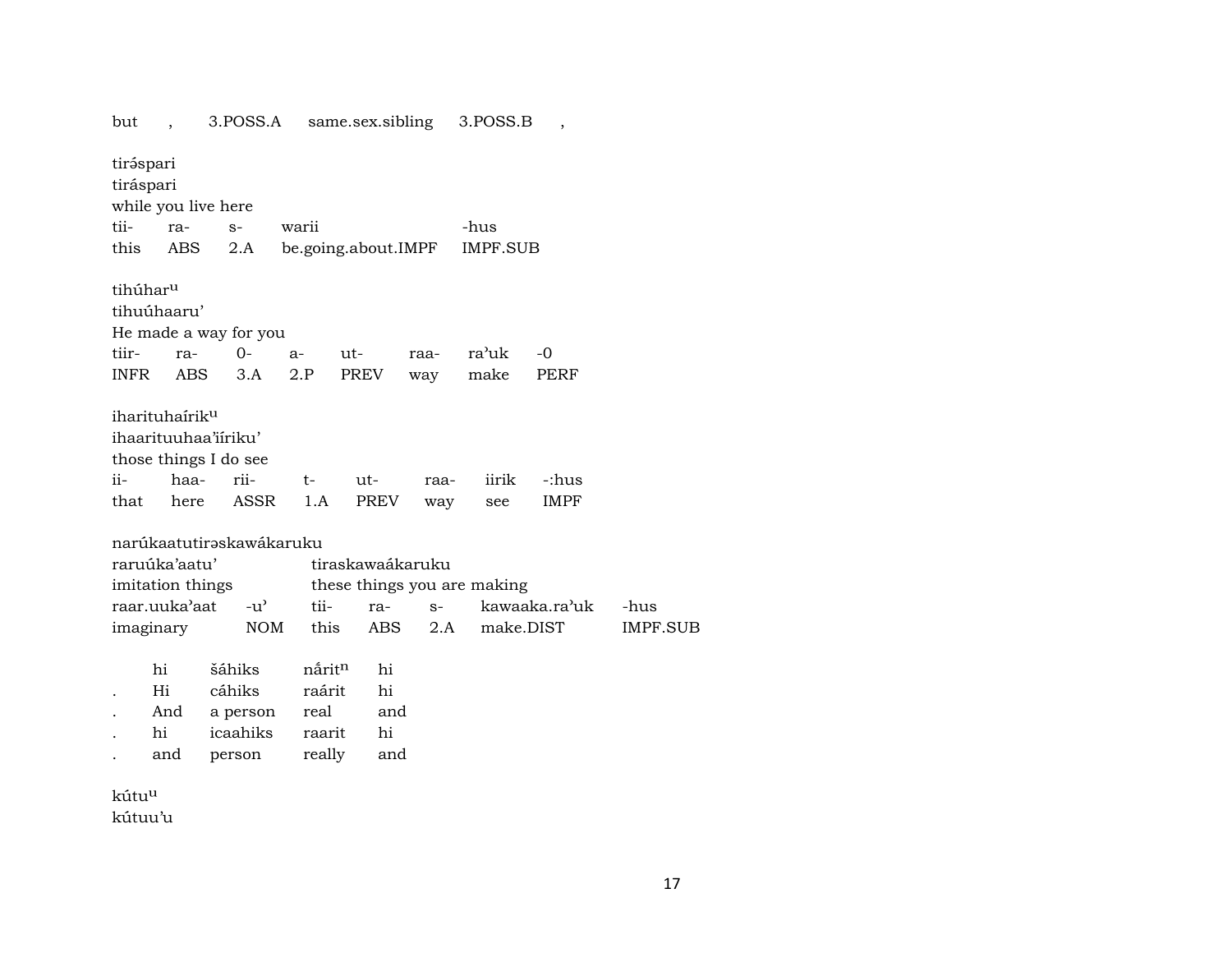| it seems      |                           |                   |             |                |                  |             |                          |       |
|---------------|---------------------------|-------------------|-------------|----------------|------------------|-------------|--------------------------|-------|
| ku-           | ti-                       | $O-$              | uu          | $\overline{a}$ |                  |             |                          |       |
| INDF          | IND.3A                    | 3.A               | be          | EX             |                  |             |                          |       |
|               | hikakikisikiítn           |                   |             |                |                  |             |                          |       |
| hi            |                           |                   |             |                |                  |             |                          |       |
| and           | kaakiikisikí'it           |                   |             |                |                  |             |                          |       |
| hi            | he is not alive           |                   |             |                | kisikit          | $-2$        |                          |       |
|               | kaaki-                    |                   | 0-          | $i$ -          |                  |             |                          |       |
|               | and NEG.IND.3A 3.A        |                   |             | <b>SEQ</b>     | be.alive         | EX          |                          |       |
| Kiši          | $\overline{\phantom{a}}$  | irár <sup>i</sup> |             |                |                  |             | $\,$                     |       |
| Kici          |                           | iraári'           |             |                |                  |             |                          |       |
| But           | $\overline{\phantom{a}}$  | brother           |             |                |                  |             | $\overline{\phantom{a}}$ |       |
| kici          |                           | $i$ - $i$         | -raar-      |                |                  | -ri'        | $\overline{ }$           |       |
| but           |                           | 3.POSS.A          |             |                | same.sex.sibling | 3.POSS.B    |                          |       |
|               |                           |                   |             |                |                  |             |                          |       |
| iharírariks   |                           |                   |             |                |                  |             |                          |       |
| ihaaríraariks |                           |                   |             |                |                  |             |                          |       |
|               | there it is real          |                   |             |                |                  |             |                          |       |
| ii-           | haa-                      | ri-               |             | $0-$           | raariks          | -0          |                          |       |
|               | there here                |                   | CONT.3A     | 3.A            | be.true          | <b>PERF</b> |                          |       |
|               |                           |                   |             |                |                  |             |                          |       |
| tiráwah^tn    |                           |                   |             |                |                  |             |                          | haa   |
| Tiráwaahat    |                           |                   |             |                |                  |             |                          | Haá'a |
| the Heavens   |                           |                   |             |                |                  |             |                          | Ha    |
| tii-          | ra-                       | 0-                | waa-        | ahak           |                  | $-0$        |                          | haa'a |
| this          | ABS                       | 3.A               | <b>DIST</b> |                | extend.in.a.line | SUB.4       |                          | ha    |
|               |                           |                   |             |                |                  |             |                          |       |
|               | harisuhaírik <sup>u</sup> |                   |             |                |                  |             |                          |       |
|               | haarisuuhaa'iiriku'       |                   |             |                |                  |             |                          |       |
|               | there you do see things   |                   |             |                |                  |             |                          |       |
| haa-          | rii-                      | $S-$              | ut-         | raa-           | iirik            | -:hus       |                          |       |
| here          | ASSR                      | 2.A               | <b>PREV</b> | way            | see              | <b>IMPF</b> |                          |       |

 $\vert \vert$ 

 $\mathbf{I}% _{0}\left| \mathbf{I}_{1}\right|$  $\overline{\phantom{a}}$  $\overline{\phantom{a}}$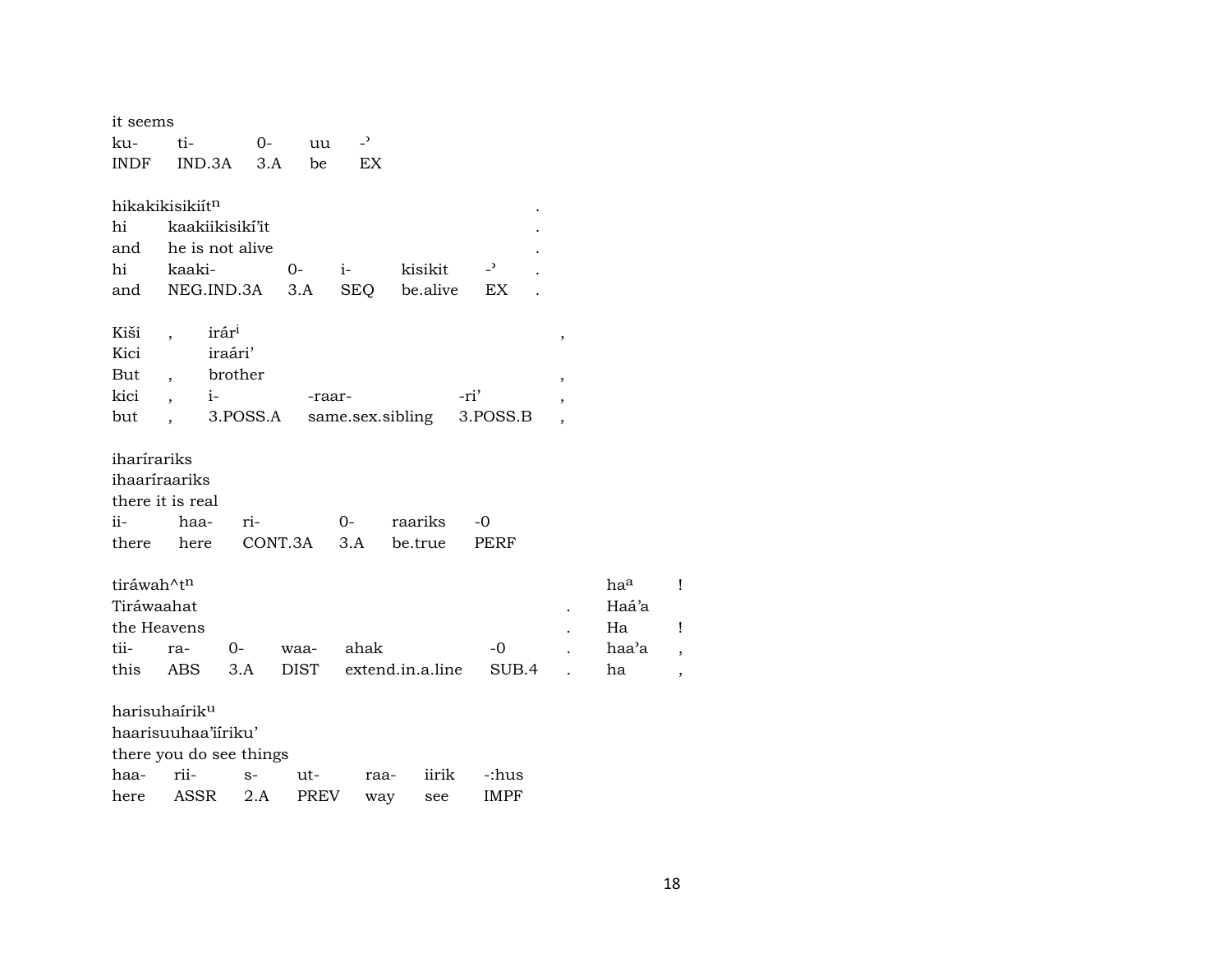| tiráwah^tn        |                 |                       |                 |                  |                     |       |                          |             |
|-------------------|-----------------|-----------------------|-----------------|------------------|---------------------|-------|--------------------------|-------------|
| Tiráwaahat        |                 |                       |                 |                  |                     |       |                          |             |
|                   | the Heavens     |                       |                 |                  |                     |       |                          |             |
| tii-              | ra-             | $0-$                  | waa-            | ahak             |                     | -0    |                          |             |
| this              | ABS             | 3.A                   | <b>DIST</b>     | extend.in.a.line |                     | SUB.4 |                          |             |
| kasuširišis       |                 |                       |                 |                  |                     |       | ,                        |             |
|                   | Kaasúciriicis   |                       |                 |                  |                     |       |                          |             |
|                   | You will learn  |                       |                 |                  |                     |       | $\, ,$                   |             |
| kaas-             | $S-$            | ut-                   | $i-$            | riicis           |                     | $-0$  | $\overline{\phantom{a}}$ |             |
| POT.2A            | 2.A             | PREV                  | <b>SEQ</b>      | learn.about      |                     | PERF  |                          |             |
| irár <sup>i</sup> |                 |                       |                 |                  | ,                   |       |                          |             |
| iraári'           |                 |                       |                 |                  |                     |       |                          |             |
| brother           |                 |                       |                 |                  |                     |       |                          |             |
| $i-$              |                 | -raar-                |                 | -ri'             |                     |       |                          |             |
| 3.POSS.A          |                 | same.sex.sibling      |                 | 3.POSS.B         |                     |       |                          |             |
|                   | hirúirihituhara |                       |                 |                  |                     |       |                          |             |
| Hiru              |                 | irihiituuha'          |                 |                  |                     |       |                          |             |
| There             |                 | that one is the cause |                 |                  |                     |       |                          |             |
| hiruu             | irii-           | hii-                  | ti-             | 0-               | ut-                 | raar  |                          | -0          |
| there             | that            | other                 | IND.3A          | 3.A              | PREV                |       | be.the.cause             | <b>PERF</b> |
|                   | širutirašíhwari |                       |                 |                  |                     |       |                          |             |
| ciru              |                 | tiracíhwari           |                 |                  |                     |       |                          |             |
| yet               |                 | our living here       |                 |                  |                     |       |                          |             |
| ciruu             | tii-            | ra-                   | aciir-          | warii            |                     |       | -hus                     |             |
| yet               | here            | ABS                   | IN.DU.A         |                  | be.going.about.IMPF |       | IMPF.SUB                 |             |
|                   | Náwa            |                       | təspákahu       |                  |                     |       |                          |             |
|                   | Ráwa            |                       | taspákaahu'     |                  |                     |       |                          |             |
|                   | Now             |                       | you were saying |                  |                     |       |                          |             |
|                   | rawa            | ta-                   |                 | $S-$             | waka                | -:hus |                          |             |
|                   |                 |                       |                 |                  |                     |       |                          |             |

 $\ddot{\phantom{a}}$  $\bullet$  $\ddot{\phantom{a}}$  $\sim$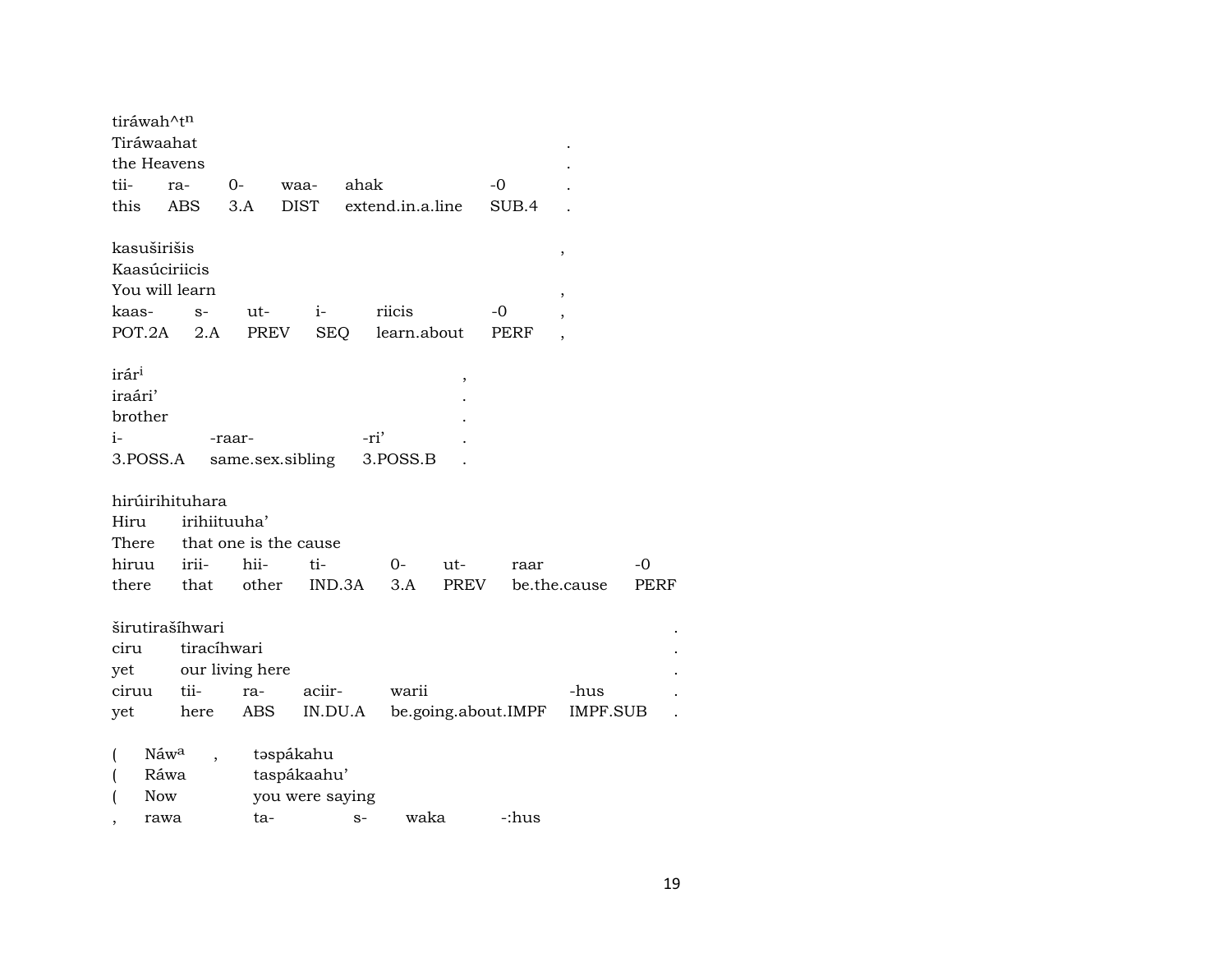|                                                       | now                                                            | IND.1/2A                                                                                            |             | 2.A                        | say.IMPF      | <b>IMPF</b>          |                                         |                   |               |
|-------------------------------------------------------|----------------------------------------------------------------|-----------------------------------------------------------------------------------------------------|-------------|----------------------------|---------------|----------------------|-----------------------------------------|-------------------|---------------|
| pítku<br>two<br>pitku<br>two                          | wi-<br>QUOT                                                    | pitkuwitastawikawáriksta<br>witastawikawáriksta<br>you are to put the songs into<br>ta-<br>IND.1/2A |             | $S-$<br>2.A                | tawi-<br>song | ka.warik<br>put.into | -his<br><b>PERF</b>                     | -ta<br><b>INT</b> |               |
| hi<br>and<br>hi<br>and                                | hikirikiruatn<br>kíriki ruú'ut<br>how is it<br>kirikii<br>what | ra-<br><b>ABS</b>                                                                                   | $O-$<br>3.A | ut-<br>PREV                | 0<br>be       | $\overline{a}$<br>EX |                                         |                   |               |
| tii-<br>when                                          | tiwirikurahúrawaks<br>wii-<br>when                             | tiwirikuuraahuúrawaaks<br>since I have forgotten them<br>ri-<br>CONT.3A                             |             | ku-<br>1.P                 | uur-<br>PREV  | raa.uhuur-<br>way    | awaaks                                  | be.spread.out     | $-0$<br>SUB.4 |
| $\overline{\phantom{a}}$                              |                                                                |                                                                                                     |             |                            |               |                      |                                         |                   |               |
| Náw <sup>a</sup><br>Ráwa<br><b>Now</b><br>rawa<br>now | $\overline{\phantom{a}}$<br>$\overline{ }$                     | irár <sup>i</sup><br>iraári'<br>brother<br>$i-$<br>3.POSS.A                                         |             | -raar-<br>same.sex.sibling |               | -ri'<br>3.POSS.B     | ,<br>,<br>,<br>$\overline{\phantom{a}}$ |                   |               |

tirətpawákahu tiratpaawaákahu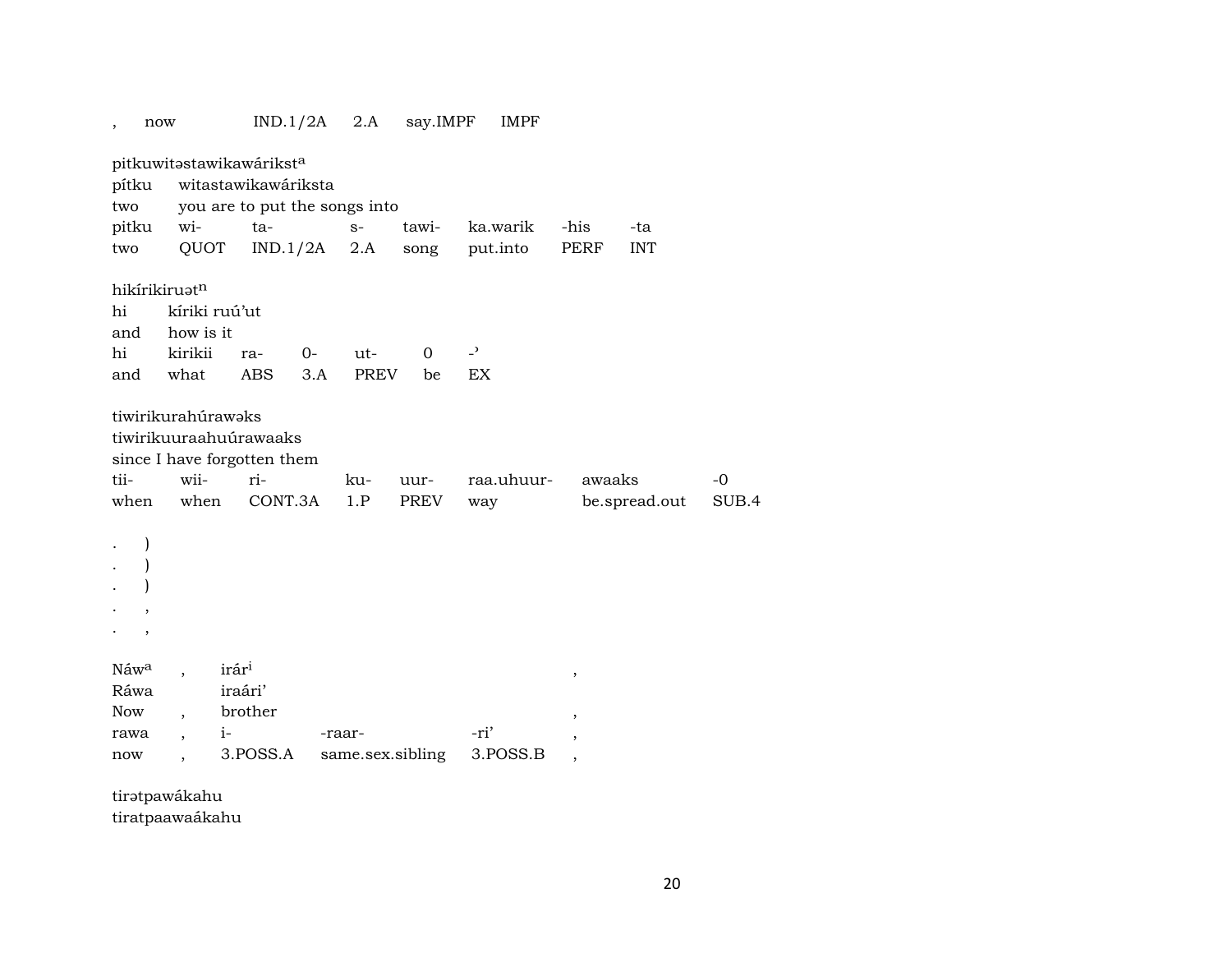|                  | these things I say                |      |             |           |             |                 |                 |                 |                          |
|------------------|-----------------------------------|------|-------------|-----------|-------------|-----------------|-----------------|-----------------|--------------------------|
| tii-             | ra-                               | t-   | waa-        | waaka     |             | -hus            |                 |                 |                          |
| this             | ABS                               | 1.A  | <b>DIST</b> | say.IMPF  |             | <b>IMPF.SUB</b> |                 |                 |                          |
|                  |                                   |      |             |           |             |                 |                 |                 |                          |
|                  | tirəsuhawiriku                    |      |             |           |             |                 |                 |                 |                          |
|                  | tirasuuhaawiíriku                 |      |             |           |             |                 |                 |                 |                          |
|                  | these things that you see         |      |             |           |             |                 |                 |                 |                          |
| tii-             | ra-                               | $S-$ | ut-         | raa-      | wa-         | iirik           | -hus            |                 |                          |
| this             | <b>ABS</b>                        | 2.A  | <b>PREV</b> | way       | <b>DIST</b> | see             | <b>IMPF.SUB</b> |                 |                          |
| tiruráriru       |                                   |      |             |           |             |                 |                 | ha <sup>a</sup> | Ţ                        |
| tiiruuráriiru    |                                   |      |             |           |             |                 |                 | haá'a           |                          |
|                  | this marked one                   |      |             |           |             |                 | ,               | ha              | Ţ                        |
| tii-             | ra-                               | 0-   | uur-        | rariir    |             | -u              |                 | haa'a           | $\overline{\phantom{a}}$ |
| this             | ABS                               | 3.A  | <b>PREV</b> | be.marked |             | SUB.D           |                 | ha              | $\overline{\phantom{a}}$ |
|                  | harisuhaíriku                     |      |             |           |             |                 |                 | haa             | Ţ                        |
|                  | haarisuuhaa'iiriku'               |      |             |           |             |                 |                 | Haá'a           |                          |
|                  | here you see the things           |      |             |           |             |                 |                 | Ha              | Ţ                        |
| haa-             | rii-                              | $S-$ | ut-         | raa-      | iirik       | -:hus           |                 | haa'a           | $\overline{ }$           |
| here             | ASSR                              | 2.A  | <b>PREV</b> | way       | see         | IMPF            |                 | ha              | ,                        |
| kĩš <sup>i</sup> | kúrahus                           |      |             |           |             |                 |                 |                 |                          |
| kici             | kúrahus                           |      |             |           |             |                 |                 |                 |                          |
| But              | an old man                        |      |             |           |             |                 |                 |                 |                          |
| kici             | kurahuus                          |      |             |           |             |                 |                 |                 |                          |
| but              | old.man                           |      |             |           |             |                 |                 |                 |                          |
|                  | irikuhitašikskápak <sup>i</sup> s |      |             |           |             |                 |                 |                 |                          |
|                  | iriikúhiitacikskápaakis           |      |             |           |             |                 |                 |                 |                          |
|                  | he had been pitied by that        |      |             |           |             |                 |                 |                 |                          |
| irii-            | kuur-                             | ra-  | 0-          | ir-       | ut-         |                 | aciks.kaapaakis |                 | -0                       |
| that             | <b>DUB</b>                        | ABS  | 3.A         | OBV       | PREV        |                 | feel.pity.for   |                 | <b>PERF</b>              |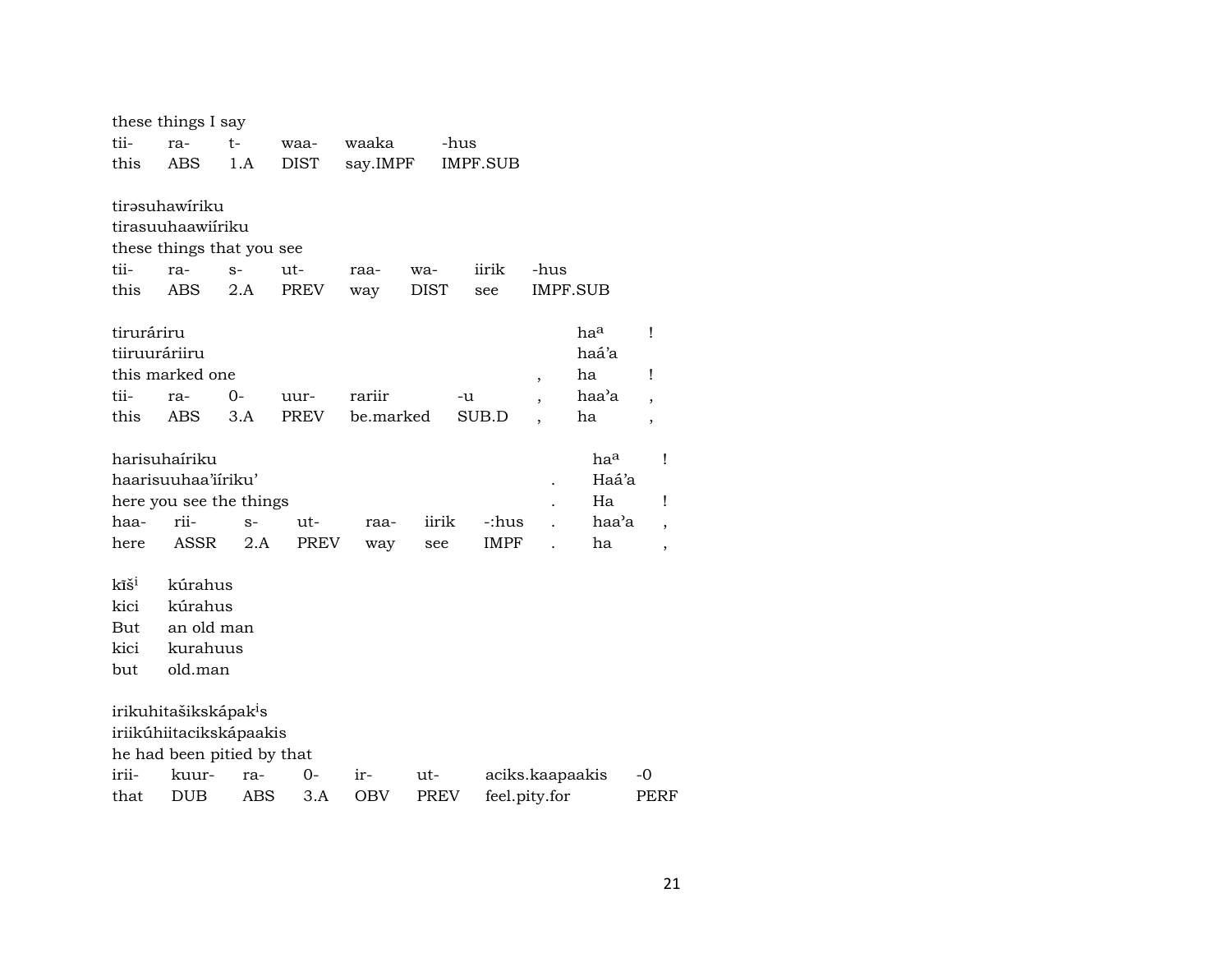|          |                            |         | hirukuhawáku                 |                                   |      |                  |                |                          |                |                    |      |
|----------|----------------------------|---------|------------------------------|-----------------------------------|------|------------------|----------------|--------------------------|----------------|--------------------|------|
|          | Hiru                       |         |                              | kuuhawáku'                        |      |                  |                |                          |                | $\blacksquare$     |      |
|          | Then                       |         | He said                      |                                   |      |                  |                |                          | $\ddot{\cdot}$ | "                  |      |
|          | hiruu                      |         | kuur-                        | ra-                               | $O-$ | waka'u           | $-0$           |                          |                | "                  |      |
|          | then                       |         | <b>DUB</b>                   | <b>ABS</b>                        | 3.A  | say              |                | PERF                     |                | $\pmb{\mathsf{H}}$ |      |
| tihátaku |                            |         |                              |                                   |      |                  |                |                          |                |                    |      |
|          | Tihaátaku                  |         |                              |                                   |      |                  |                |                          |                |                    |      |
|          | This place                 |         |                              |                                   |      |                  |                |                          |                |                    |      |
| tii-     | haa-                       |         | -taku                        |                                   |      |                  |                |                          |                |                    |      |
| here     | here                       |         | LOC                          |                                   |      |                  |                |                          |                |                    |      |
|          |                            |         | suruksawahúksaw <sup>u</sup> |                                   |      |                  |                |                          |                |                    |      |
|          |                            |         | suuruksawaaháksawu           |                                   |      |                  |                |                          |                |                    |      |
|          |                            |         | draw the Heavens on it       |                                   |      |                  |                |                          |                |                    |      |
| $i-$     |                            |         | $S-$                         | uur-                              | uks- | a.waa.hak.his-   |                |                          | awi.wuh        |                    | -0   |
|          | CONT.1/2A                  |         | 2.A                          | PREV                              | JUSS | heavens          |                |                          | draw           |                    | PERF |
|          |                            |         | nikutúatn                    |                                   |      |                  |                |                          |                |                    |      |
|          | 11                         |         | Rikutuú'ut                   |                                   |      |                  |                |                          |                |                    |      |
| Ţ        | 11                         |         | It is that way               |                                   |      |                  |                |                          |                |                    |      |
|          | 11                         | riku-   |                              | ti-                               | 0-   | ut-              | 0              | $\overline{\phantom{0}}$ |                |                    |      |
|          | П                          | that.is |                              | IND.3A                            | 3.A  | PREV             | be             | EX                       |                |                    |      |
|          | tiráwahatn                 |         |                              |                                   |      |                  |                |                          |                |                    |      |
|          | Tiráwaahat                 |         |                              |                                   |      |                  |                |                          |                |                    |      |
|          | the Heavens                |         |                              |                                   |      |                  |                |                          |                |                    |      |
| tii-     | ra-                        |         | $0-$                         | waa-                              | ahak |                  | -0             |                          |                |                    |      |
| this     | <b>ABS</b>                 |         | 3.A                          | <b>DIST</b>                       |      | extend.in.a.line |                | SUB.4                    |                |                    |      |
|          | iharurawáhuks <sup>a</sup> |         |                              |                                   |      |                  |                |                          |                |                    |      |
|          |                            |         | ihaaruurawaáhaksa            |                                   |      |                  |                |                          |                |                    |      |
|          |                            |         |                              | there the Heavens are drawn on it |      |                  |                |                          |                |                    |      |
| ii-      |                            | haa-    | ra-                          | 0-                                | uur- |                  | a.waa.hak.his- |                          | aah            | -0                 |      |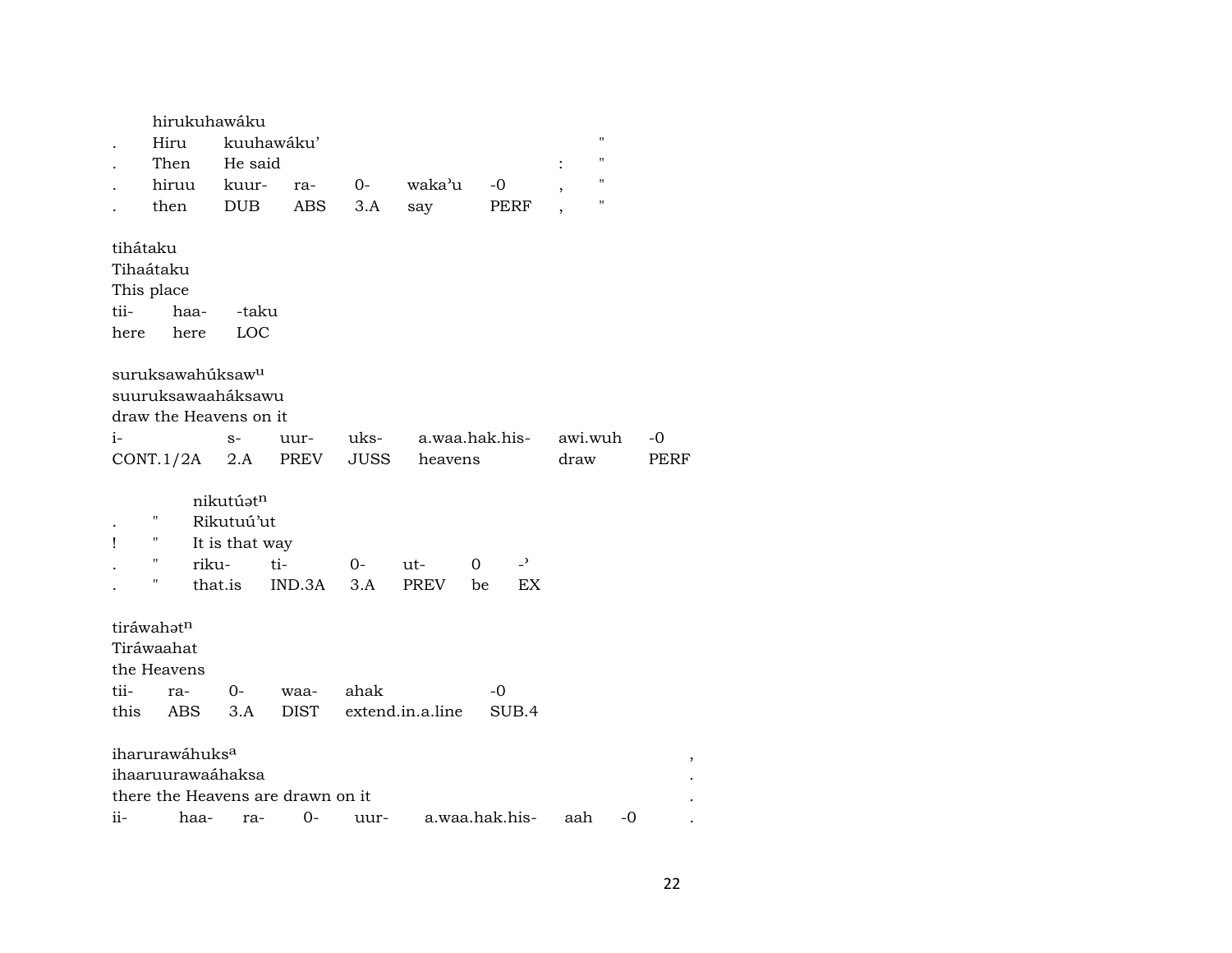| there                                                         | here                | ABS    | 3.A                              | PREV             | heavens    |     | be         | PERF       |      |
|---------------------------------------------------------------|---------------------|--------|----------------------------------|------------------|------------|-----|------------|------------|------|
| irár <sup>i</sup> ,<br>Iraári'<br>Brother<br>$i-$<br>3.POSS.A |                     | -raar- | same.sex.sibling                 | -ri'<br>3.POSS.B |            |     |            |            |      |
|                                                               | ihawiristaríku      |        |                                  |                  |            |     |            |            |      |
|                                                               | ihaawiristaríku     |        |                                  |                  |            |     |            |            |      |
|                                                               | there you have them |        |                                  |                  |            |     |            |            |      |
| ii-                                                           | haa-                | wii-   | rii-                             | $S-$             | raar-      |     | ri-        | kus        | -0   |
|                                                               | there here          | now    | ASSR                             | 2.A              | 3PL.INAN.P |     | PORT       | be sitting | PERF |
| átira<br>Atira'<br>Mother<br>ati-<br>1.POSS                   | raa<br>mother       |        |                                  |                  |            |     |            |            |      |
|                                                               | tirurawahákskaku    |        |                                  |                  |            |     |            |            |      |
|                                                               | tiruurawaahákskaku  |        |                                  |                  |            |     |            |            |      |
|                                                               |                     |        | these Heavens are pictured on it |                  |            |     |            |            |      |
| tii-                                                          | ra-                 | $0-$   | uur-                             | a.waa.hak.his-   |            | ka- | kus        | $-0$       |      |
| this                                                          | ABS                 | 3.A    | PREV                             | heavens          |            | in  | be sitting | PERF       |      |

ihawirístariku Ihaawirístaríku

. . . .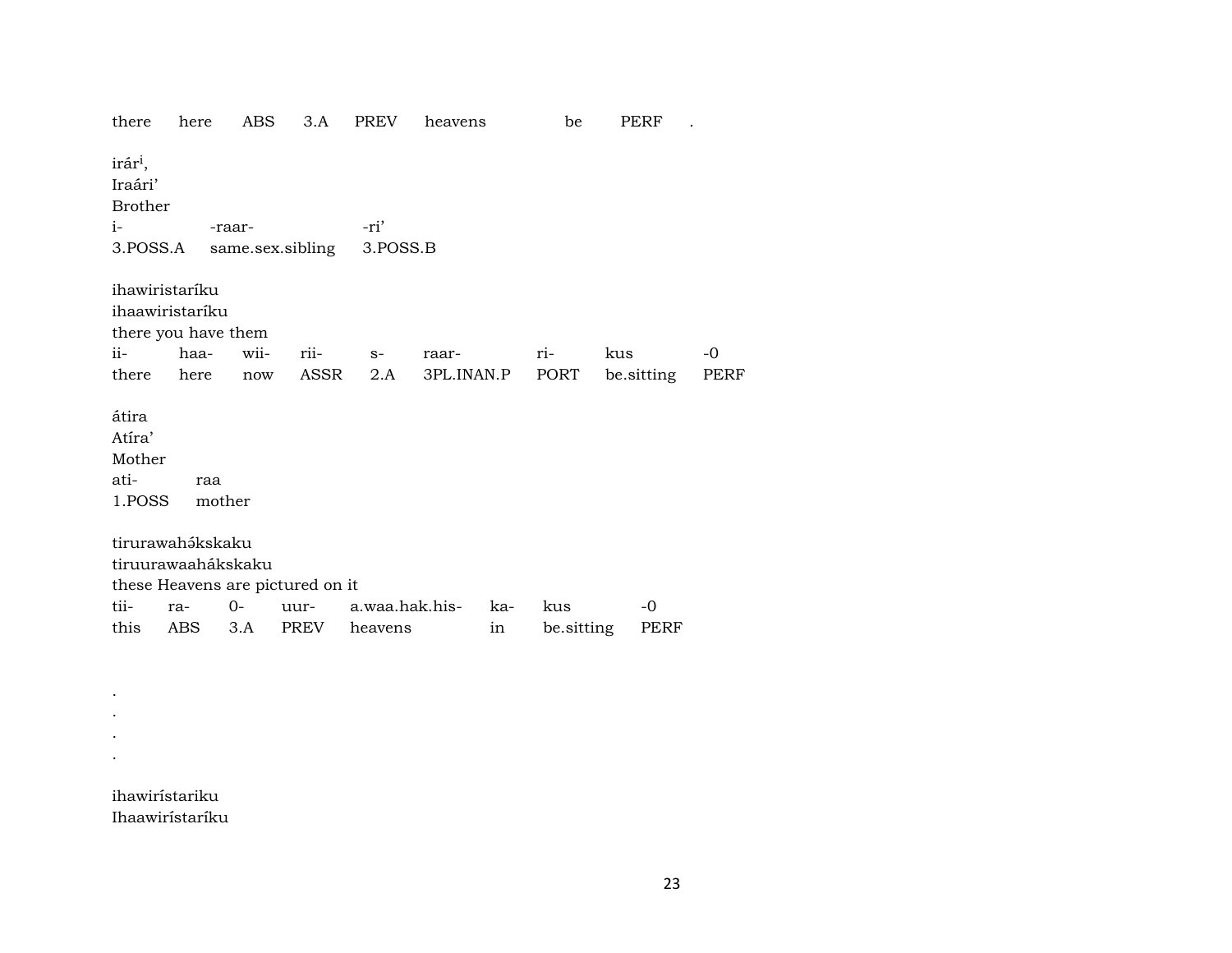| There you now have them |                                                |                          |                        |            |                     |             |                          |         |  |  |
|-------------------------|------------------------------------------------|--------------------------|------------------------|------------|---------------------|-------------|--------------------------|---------|--|--|
| ii-                     | haa-                                           | wii-                     | rii-                   | $S-$       | raar-               | ri-         | kus                      | $-0$    |  |  |
| there                   | here                                           | now                      | ASSR                   | 2.A        | 3PL.INAN.P          | PORT        | be.sitting               | PERF    |  |  |
|                         |                                                |                          |                        |            |                     |             |                          |         |  |  |
|                         | tirátawi                                       |                          |                        |            |                     |             |                          |         |  |  |
|                         | Tiraátawi'                                     |                          |                        |            |                     |             |                          |         |  |  |
|                         | It may be                                      |                          |                        |            |                     |             |                          |         |  |  |
|                         | ti-                                            | $0-$                     | raa-                   | tawi       | $-0$                |             |                          |         |  |  |
|                         | IND.3A                                         | 3.A                      | way                    | be.among   | PERF                |             |                          |         |  |  |
|                         |                                                |                          |                        |            |                     |             |                          |         |  |  |
| nakúrahir <sup>a</sup>  |                                                |                          |                        |            |                     |             |                          |         |  |  |
|                         | rakúraahiira                                   |                          |                        |            |                     |             |                          |         |  |  |
|                         | to be a good way                               |                          |                        |            |                     |             |                          |         |  |  |
| ra-                     | $0-$                                           | ku-                      | uur-                   | raa-       | hiir                | $-a$        |                          |         |  |  |
| INF.A                   | 3.A                                            | INF.B                    | PREV                   | way        | be.good             | SUB.1       |                          |         |  |  |
|                         |                                                |                          |                        |            |                     |             |                          |         |  |  |
|                         | hitirəstárik <sup>u</sup> šíkstit <sup>n</sup> |                          |                        |            |                     |             |                          |         |  |  |
| hi                      | tirastáriku                                    |                          |                        |            |                     |             |                          | cíkstit |  |  |
| and                     |                                                |                          | now that you have them |            |                     |             |                          | well    |  |  |
| hi                      | tii-                                           | ra-                      | $S-$                   | raar-      | ri-                 | kus         | $-0$                     | cikstik |  |  |
| and                     | here                                           | ABS                      | 2.A                    | 3PL.INAN.P | PORT                | be sitting  | SUB.4                    | well    |  |  |
|                         |                                                |                          |                        |            |                     |             |                          |         |  |  |
| aišíhwari               |                                                |                          |                        |            |                     |             |                          |         |  |  |
| a                       | icíhwari'                                      |                          |                        |            |                     |             |                          |         |  |  |
| and                     | we'll go around                                |                          |                        |            |                     |             |                          |         |  |  |
| a                       | $i-$                                           |                          | aciir-                 | warii      |                     | -:hus       |                          |         |  |  |
| and                     | CONT.1/2A                                      |                          | IN.DU.A                |            | be.going.about.IMPF | <b>IMPF</b> |                          |         |  |  |
|                         |                                                |                          |                        |            |                     |             |                          |         |  |  |
| Náw <sup>a</sup>        | a                                              | $\overline{\phantom{a}}$ | irár <sup>i</sup>      |            |                     |             | $\, ,$                   |         |  |  |
| Ráwa                    | a                                              |                          | iraári'                |            |                     |             |                          |         |  |  |
| <b>Now</b>              | and                                            | $\overline{\phantom{a}}$ | brother                |            |                     |             | $\overline{\phantom{a}}$ |         |  |  |
| rawa                    | а                                              | $\overline{\phantom{a}}$ | $i-$                   | -raar-     |                     | -ri'        | ,                        |         |  |  |
| now                     | and                                            |                          | 3.POSS.A               |            | same.sex.sibling    | 3.POSS.B    | $\cdot$                  |         |  |  |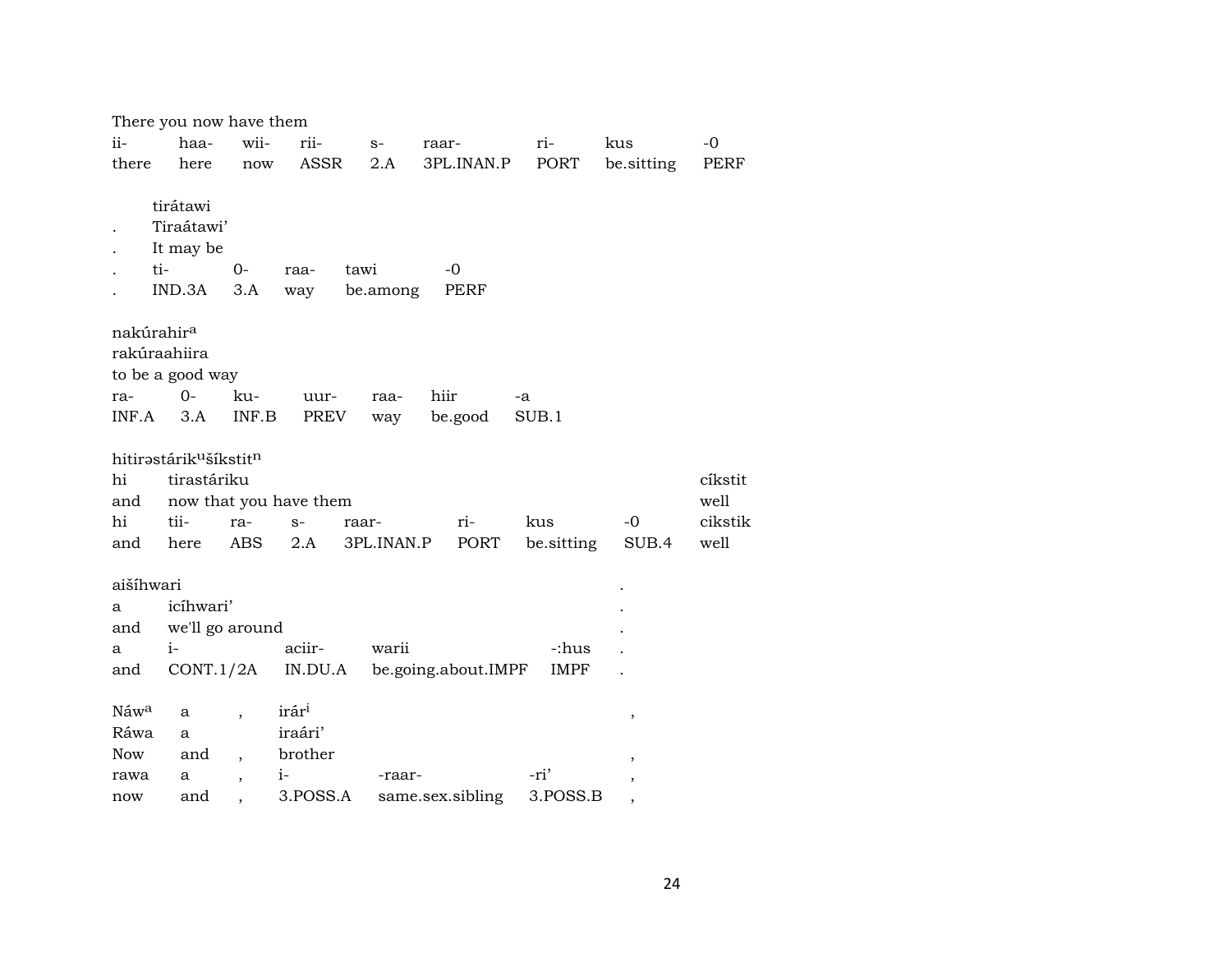atí^s tirakítak<sup>u</sup> Atí'as tirakítaku our Father this one above ati- as tii- ra- 0- kita- kus -0 1.POSS father this ABS 3.A on.top be.sitting SUB.4 nikuahúta riku'ahuúta that is what He did: riku- ar- ra- 0- ut- aar -0 that.is EV ABS 3.A PREV do PERF tirahúraš<sup>a</sup> tirahúraahca this earth tii- ra- 0- huraar- sa -0 this ABS 3.A earth be.lying SUB.3 nikuwitirúawit¶ rikuwitíru' áwit . that is what He made first . riku- wi- ti- 0- ra"uk -0 awit . that.is QUOT IND.3A 3.A make PERF first . húrar<sup>u</sup> Húraaru' The earth huraar -u" be.land NOM awitnikuwitíru . A awit rikuwitíru' . A first that is what He made . And awit riku- wi- ti- 0- ra"uk -0 . a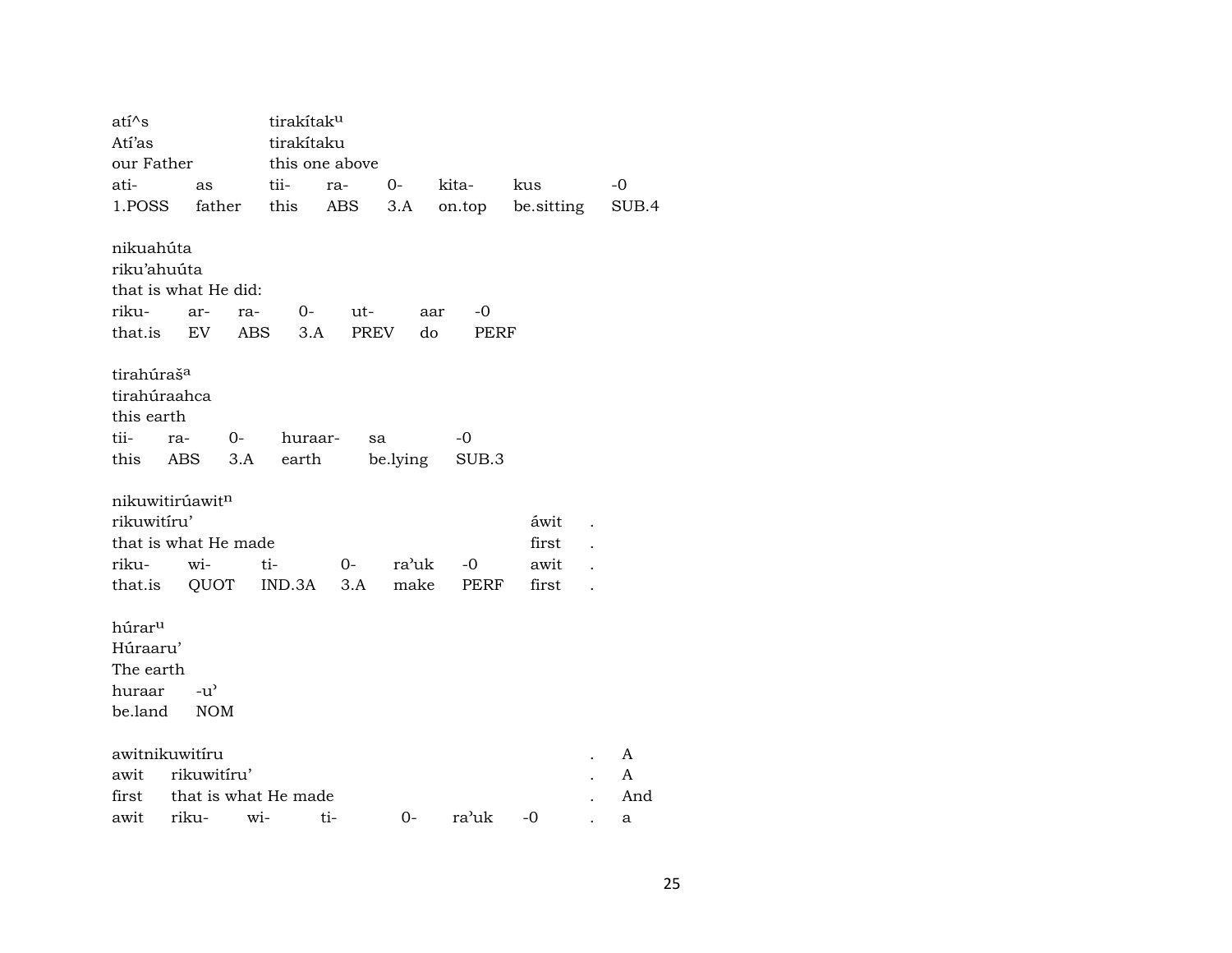first that.is QUOT IND.3A 3.A make PERF . and atí^s Atí'as our Father ati- as 1.POSS father aharutíras<sup>a</sup> aháru' tíraasa He made it this lying ar- ra- 0- ra"uk -0 tii- ra- 0- sa -0 EV ABS 3.A make this ABS 3.A be.lying SUB.3 kátuharµ kaátuhaaru' . timber . kaatu.haar -u" . grove NOM . nikuwitirúati^s Rikuwitíru' Atí'as That is what He made our Father riku- wi- ti- 0- ra"uk -0 ati- as that.is QUOT IND.3A 3.A make PERF 1.POSS father tirakítakµ , tirakítaku . this one above tii- ra- 0- kita- kus -0 . this ABS 3.A on.top be.sitting SUB.4 . šahiksíšahiks

Cahiksícahiks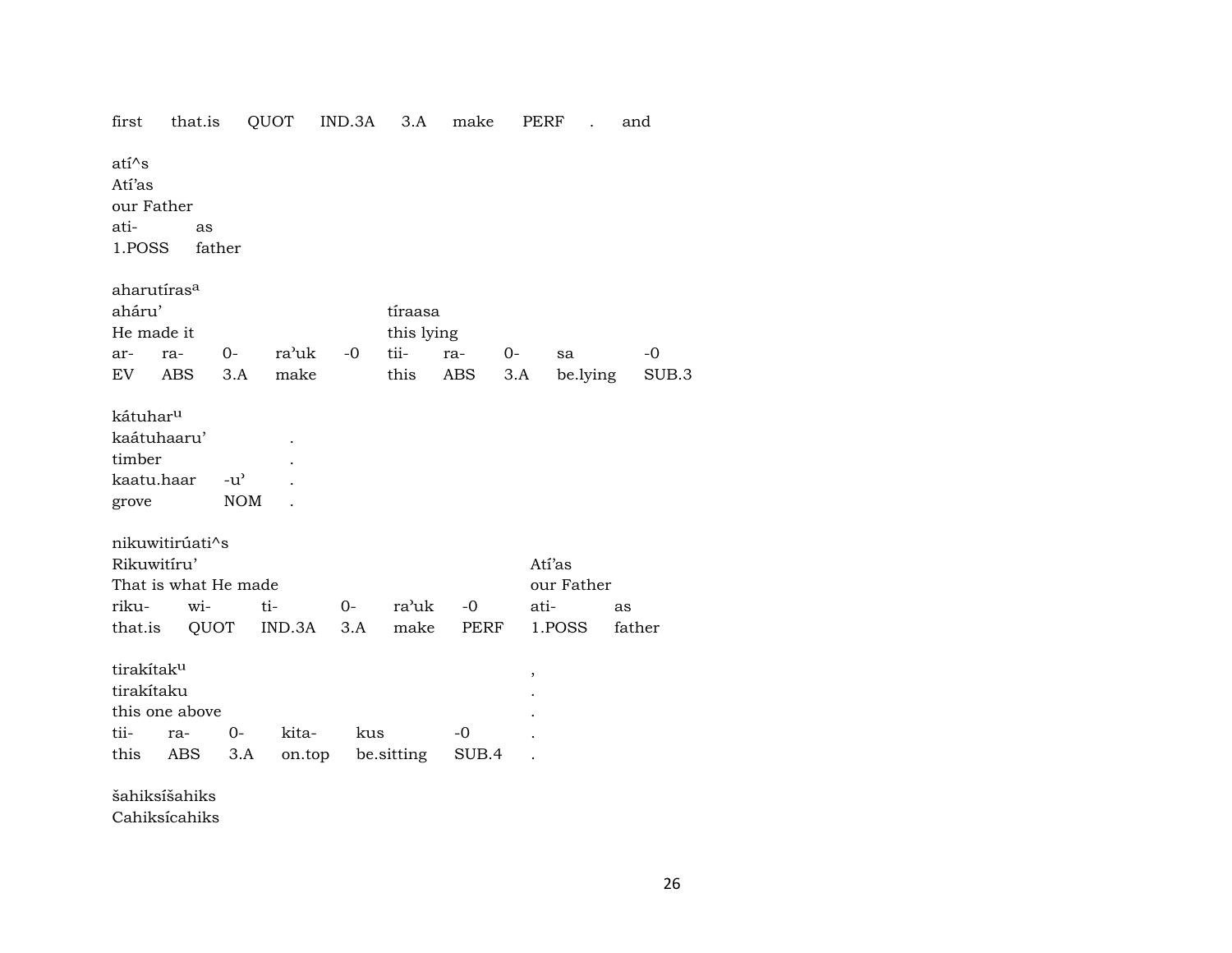| An Indian<br>icaahiks<br>person                                         |            | icaahiks<br>person                  |                  |             |                     |                      |              |                           |
|-------------------------------------------------------------------------|------------|-------------------------------------|------------------|-------------|---------------------|----------------------|--------------|---------------------------|
| karawitir <sup>u</sup><br>karawitiíru'<br>kara-<br>NEG                  | wi-        | it was not made by him<br>QUOT      | ti-<br>IND.3A    | $0-$<br>3.A | $ir-$<br><b>OBV</b> | ra'uk<br>make        | -0<br>PERF   | A<br>A<br>And<br>a<br>and |
| irár <sup>i</sup><br>iraári'<br>brother<br>i-<br>3.POSS.A               |            | -raar-                              | same.sex.sibling | -ri'        | 3.POSS.B            | $\, ,$<br>,          |              |                           |
| aharuAtí^s<br>aháru'<br>He made it<br>ar-<br>EV                         | ra-<br>ABS | 0-<br>3.A                           | ra'uk<br>make    | -0<br>PERF  | Atí'as<br>ati-      | our Father<br>1.POSS | as<br>father |                           |
| tirakítak <sup>u</sup><br>tiirakítaku<br>this one above<br>tii-<br>this | ra-<br>ABS | $0 -$<br>3.A                        | kita-<br>on.top  | kus         | be.sitting          | $-0$<br>SUB.4        |              |                           |
| tirakíšuh^tn<br>tiirakiícuhat<br>tii-<br>this                           | ra-<br>ABS | this extending water<br>$0-$<br>3.A | kiic-<br>water   | uhak        | extend.in.a.line    |                      | -0<br>SUB.4  |                           |

 $\,$  ,

 $\, ,$  $\,$  $\overline{\phantom{a}}$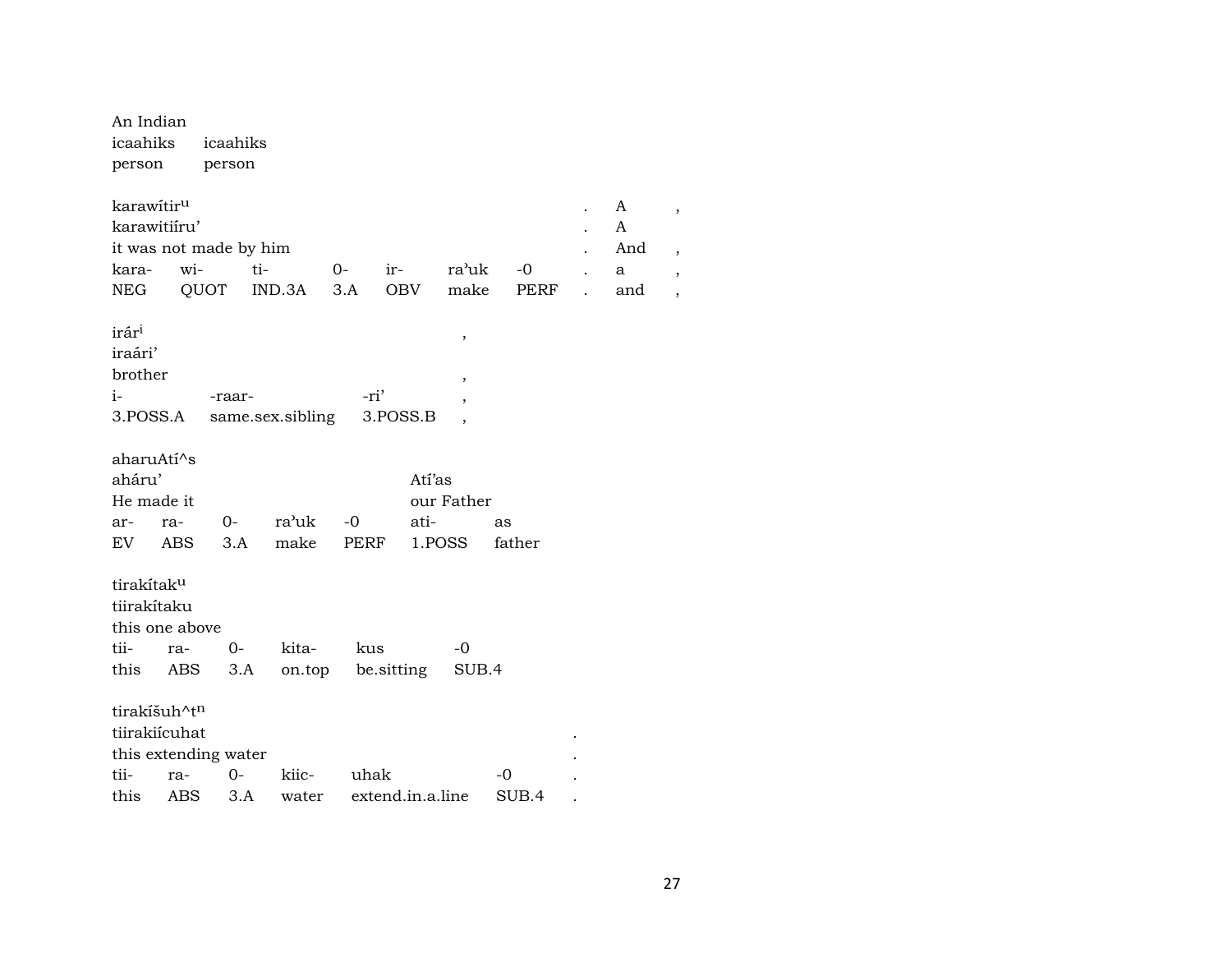| šahiksíšahiks<br>Cahiksícahiks<br>An Indian<br>icaahiks<br>person                                            | icaahiks<br>person |                                  |                     |            |               |                                     |                           |                                                                                         |
|--------------------------------------------------------------------------------------------------------------|--------------------|----------------------------------|---------------------|------------|---------------|-------------------------------------|---------------------------|-----------------------------------------------------------------------------------------|
| karawitiru<br>karawitiíru'<br>it was not made by him<br>kara-<br><b>NEG</b>                                  | wi-<br>QUOT        | ti-<br>IND.3A                    | $O -$<br>ir-<br>3.A | <b>OBV</b> | ra'uk<br>make | -0<br>PERF                          | A<br>A<br>And<br>a<br>and | $^\mathrm{^\mathrm{o}}$<br>$\overline{ }$<br>$\overline{\phantom{a}}$<br>$\overline{ }$ |
| irár <sup>i</sup><br>iraári'<br>brother<br>$i-$<br>3.POSS.A                                                  | -raar-             | same.sex.sibling                 | -ri'<br>3.POSS.B    |            | ,<br>,        |                                     |                           |                                                                                         |
| nikúahutarakirik <sup>u</sup><br>riku'ahuúta<br>that is what He did<br>riku-<br>that.is                      | ar-<br>EV          | $0-$<br>ra-<br><b>ABS</b><br>3.A | ut-<br><b>PREV</b>  | aar<br>do  | -0<br>PERF    | rákiriiku'<br>seeds<br>rak-<br>wood | kirik<br>eye              | -น'<br><b>NOM</b>                                                                       |
| ahašakuráruh <sup>a</sup><br>ahacakuraáruha<br>His having given them to us<br>ra-<br>ar-<br>EV<br><b>ABS</b> | 0-<br>3.A          | aca-<br>IN.DU.P                  | ku-<br>1.P          | raar-      | 3PL.INAN.P    | uh<br>give                          | -a<br>SUB.1               |                                                                                         |
| iharišírara<br>Ihaariicírara<br>There we did have them<br>ii-                                                | haa-               | rii-                             | aciir-              | raar-      |               | raah<br>$-0$                        |                           |                                                                                         |